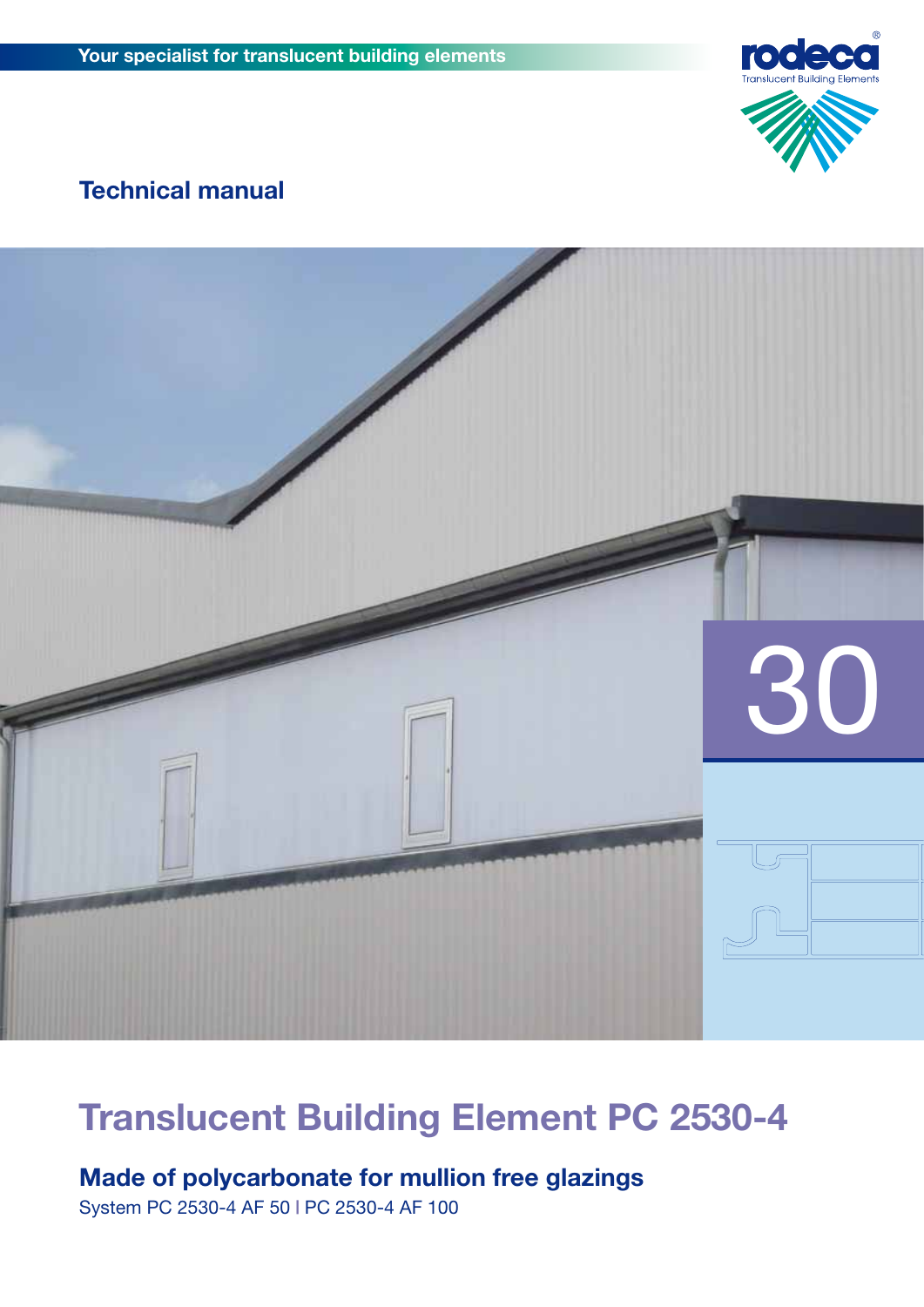## **General Terms and Conditions**



Stand: 10/10 ·

#### **1. Area of Applicability**

1.1 Deliveries, services and offers by the supplier shall take place subject only to these general terms and conditions. They also apply for all future business relations even if they were not expressly agreed<br>by the parties. Customer contradictive statements with regard to his own terms and conditions shall<br>not be accepted. ned them in writing.

1.2. The acceptance of offers the supplier must be in writing. Orders shall be legally confirmed in writing by the supplier

#### **2. Offers and execution of Contract**

2.1 Unless otherwise agreed in writing, general offers by the supplier are made without obligation. The offers made by supplier are valid for 30 days unless otherwise agreed.

**3. Prices** 3.1 All prices are net prices without VAT payable by the customer in addition to the statutory tax rate.

The prices are ex warehouse of the supplier.<br>The prices are ex warehouse of the supplier has the regionally if the period of time between entering into<br>an agreement and the delivery was at least four months or if after the more than 10% in accordance with clause 3.2 above. The customer has the same right of withdrawal if the contract provides for partial deliveries and the prices for such partial deliveries increase by more than 10% within any respective one year period after the conclusion of the contract.

4. Delivery dates or delivery times can be fixed on a binding nor non-binding basis and have to be agreed in writing. The agreed time of delivery begins with the dispatch of the confirmation of the order, however, not befo

difficult or impossible for the supplier to deliver his goods or services unless the supplier's liability is<br>caused by intention or gross negligence. Said delays entitle the supplier to postpone the delivery or<br>service for contract.

4.3 If the delay caused by the above-mentioned circumstances lasts for more than 3 months the customer has the right, after a reasonable period of grace for the supplier, to withdraw from that part<br>of the contract which has not yet been fulfilled. In the event of delayed delivery/partial delivery or if the<br>supplier

week of default that in total not exceeding a maximum of 5% of the invoiced value of the delivery and severices which are subject of the delay. Other claims for compensation or damages are excluded unless the delay has bee

to the amount of 2% of the invoice amount for the corresponding product from the first day of each following month. An extended liability pursuant to § 287 BGB is excluded.

#### **5. Transport**

Unless otherwise agreed, the shipment will be made at the expense of the customer who, at the re-<br>quest of the supplier, will directly pay for the transport costs or pay in advance. Forwarding instructions<br>of the customer and to debit him with the corresponding costs. In the absence of a special instruction from the custo-mer the supplier shall select the most convenient transport route at his due discretion.

**6. Passing of the Risk** The risk passes to the customer at the time the consignment has been handed over to the forwarding<br>agent or other consignor or has left the delivering works or warehouse. If the delivery becomes impos-<br>sible through no fau the customer that the consignment is ready for dispatch.

### **7. Liability for Defects**

7.1 The warranty period is one year beginning with the receipt of the consignment at the place of<br>destination. After one year claims of the customer based on defects of the delivered goods expire<br>mitation unless the law co

ly and in any case not later than one week after delivery about the discovery of such defects. Defects<br>that can not be discovered even after a careful examination within this period will be notified to the

supplier in writing immediately upon discovery.<br>7.3. Several subsequent improvements are allowed. If the supplier fails to improve after a reasonable<br>term the customer shall become entitled at his opinion to demand either the customer has no right of rescission.

7.4. The customer is explicitly pointed out that the guarantee includes only correction of any defects present at the time of transfer of risk. In particular this means that liability is excluded for normal

deterioration.<br>T.5. Any guarantee is void if the installation standards of the supplier have been ignored by the<br>Customer during installation of the contract products or were not kept during their use; if the technical<br>inf

7.6. The foregoing provisions contain the complete guarantee for the contract products and exclude other warranty claims of any kind. Demands of customers to the suppliers from any here granted

guarantee remain unaffected.<br>7.7. Services not covered by the scope of the warranty will be charged at our hourly rates (currently<br>100 EUR/h) and 0,55 EUR per kilometre calculated exclusive of VAT. This applies to futile t

#### **8. Reservation of Title**

8.1 Until all outstanding claims against the customer arising from the business relation have been fully satisfied, including all outstanding amounts on current account, interest, costs and cheques not yet<br>fully cleared, which the supplier or one of his affiliated companies is entitled to, now or in the future, for<br>whatever l

resulting from processing. In the event of the goods being combined or mixed with material that does<br>not belong to the supplier, the supplier shall always acquire coovnership of the manufactured new<br>items in the ratio of t

immediately if there is an attachment by third parties - also after mixture or processing of goods - and any other violation of rights concerning the goods belonging to the supplier under the reservation of<br>title. The cust

withdrawal and the bailment of the contract products do not constitute - unless the Installment law applies – an avoidance of contract.

8.7 In case the reservation of title is invalid according to the rules and regulations of the country where<br>the goods are located or used, it is agreed that the supplier shall be given a sufficient security as an<br>adequate of him.

**9. Payment**<br>cate of the mixtos agreed in writing, the invoice amounts shall be payable within 10 days from the<br>cate of the invoice less 2% (cash) discount and within 30 days net cash without any discount. Day of<br>payment s

insurance.

9.3 The supplier reserves the right to refuse cheques or bills of exchange for payment. Any acceptance is subject to the clearance of the said cheques or bills of exchange. The customer shall bear any additional costs incurred by the supplier arising from the acceptance of cheques or bills of exchange. The supplier has the right to receive payments, also in the form of bills of exchange or cheques, only if they have a written authorization of the supplier.

9.4 In the event that the customer is in default in payment, the supplier shall be entitled to claim<br>interest from the date of default at a rate which commercial banks charge for open current account<br>borrowing rates but no Bank. 9.5 If the customer fails to comply with his financial obligation towards the supplier or one of his

affiliated companies, especially if he does not clear a check or a bill of exchange, suspends payments or if the supplier learns about other circumstances which call into question the creditworthiness of the

customer, the supplier is then entitled to declare the unpaid balance of principal to be immediately due<br>and repayable even if cheques had been accepted. In such a case the supplier is also entitled to ask<br>for advance paym

#### **10. Limitation of Liability**

Claims for damages for breach of obligations under the contract or tort are excluded against both the supplier and its vicarious agents, unless being subject to intentional or grossly negligent actions. The liability of th

#### **11. Other Provisions**

11.1 All legal relations of parties are subject to the laws of the Federal Republic of Germany.<br>11.2 The place of jurisdiction for all disputes directly arising in connection with the business relation<br>between the supplier competent law courts.

11.3 Should one or more of the above provisions be or become invalid or unworkable, it shall not affect the remaining provisions. The invalid or unworkable provision shall rather be replaced by a valid and<br>workable one which comes closest to the purpose intended by the invalid provision.<br>11.4 The customer is not entitled to to be made in writing. The same applies to agreements by which this procedural requirement should be abolished or relieved.

Rodeca GmbH (Version: 09.2004)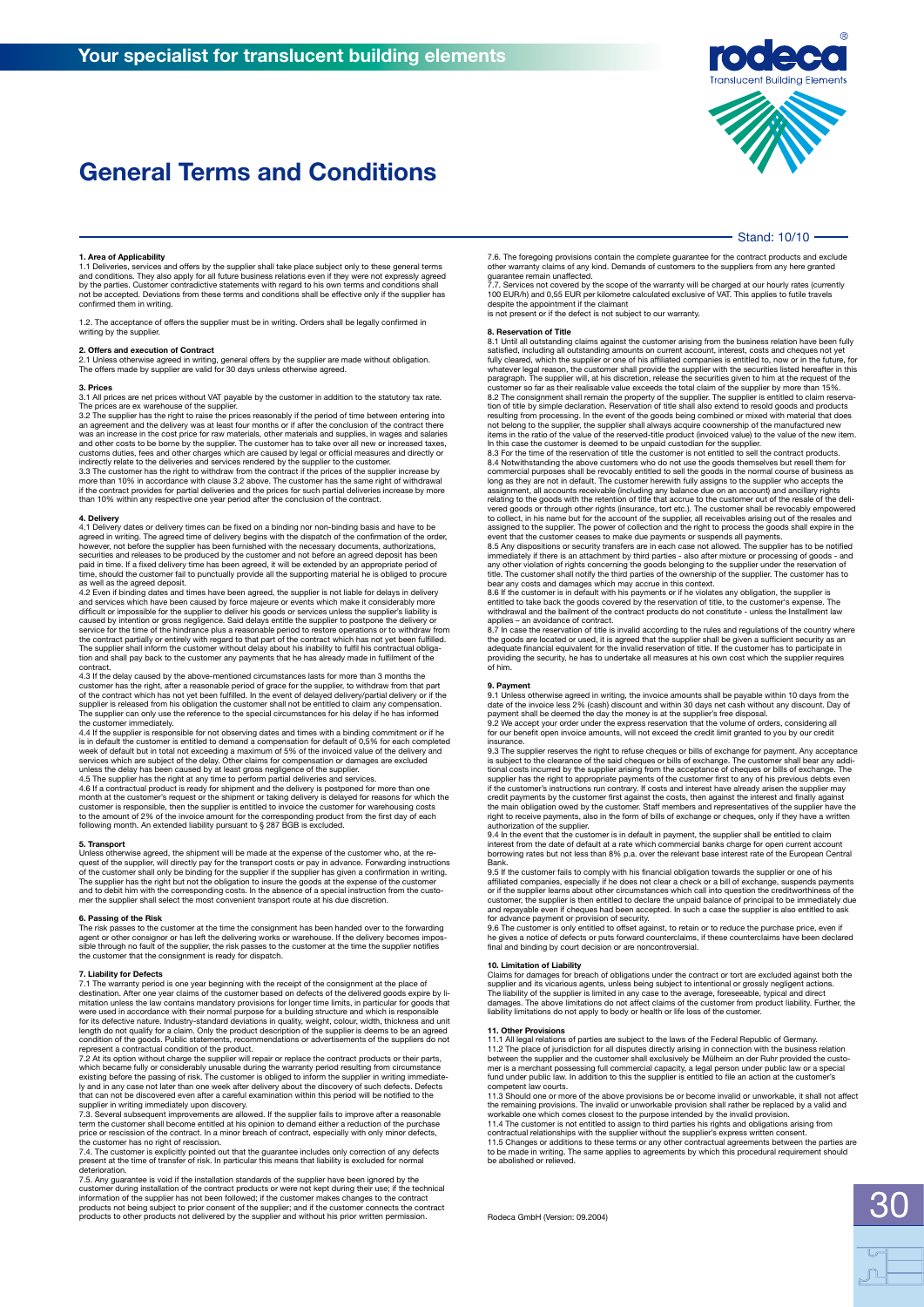## **Contents**



Stand: 10/10 -

General Terms and conditions

**Contents** 

Product Range

General information on translucent building elements of polycarbonate

Technical information panel 1.4.1.1 to 1.4.1.2

Technical information on fixing and spans 1.4.2.0

Technical information non-thermally broken frame system Series 4050 Soffit Installation 1.4.6.1 to 1.4.6.2, Curtain wall installation 1.4.7.1 to 1.4.7.2

Side frame profiles 1.4.9.3

Technical information on windowsill systems for non-thermally broken base profiles 1.4.10.1 to 1.4.10.8

10 year warranty statements longlife and longlife plus

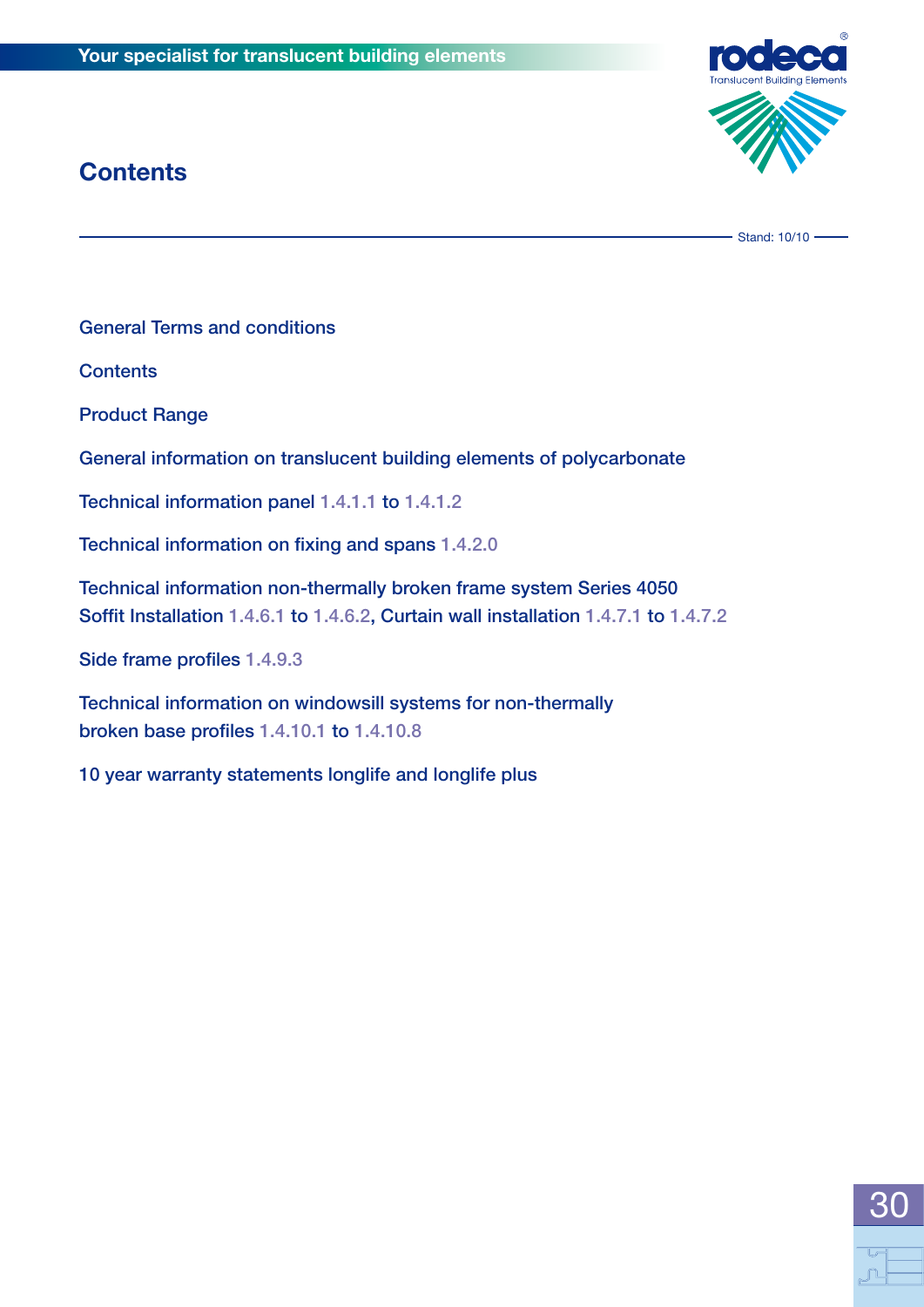## **Product Range**

### **Translucent Building Elements**

Standard Series **|** Recommended installation combinations for frame profiles

## **Standard - crystal and opal antiblind**

PC 2530-4 Up-Value 1.40 - 1.70 W/m²K\*\*



Building width 500 mm + 1 /- 1 %

|                                                          |  | Soffit assembly |                 |                 | Curtain wall assembly                                                                                      |                 |                        | assembly as an inclined<br>surface (min. 15 degrees) |                 |                 |
|----------------------------------------------------------|--|-----------------|-----------------|-----------------|------------------------------------------------------------------------------------------------------------|-----------------|------------------------|------------------------------------------------------|-----------------|-----------------|
| Article<br>no.                                           |  | Top<br>Profile  | Side<br>Profile | Base<br>Profile | Top<br>Profile                                                                                             | Side<br>Profile | <b>Base</b><br>Profile | Top<br>Profile                                       | Side<br>Profile | Base<br>Profile |
| <b>Frame profiles Series 4230 - non-thermally broken</b> |  |                 |                 |                 |                                                                                                            |                 |                        |                                                      |                 |                 |
| 420040                                                   |  |                 |                 |                 |                                                                                                            |                 |                        |                                                      |                 |                 |
| 420080                                                   |  |                 |                 |                 |                                                                                                            |                 |                        |                                                      |                 |                 |
| 420031                                                   |  |                 |                 |                 | combinable with windowsills of 50 to 300 mm;<br>while using windowsills adapter profiles may be necessary. |                 |                        |                                                      |                 |                 |



Stand: 10/10 -

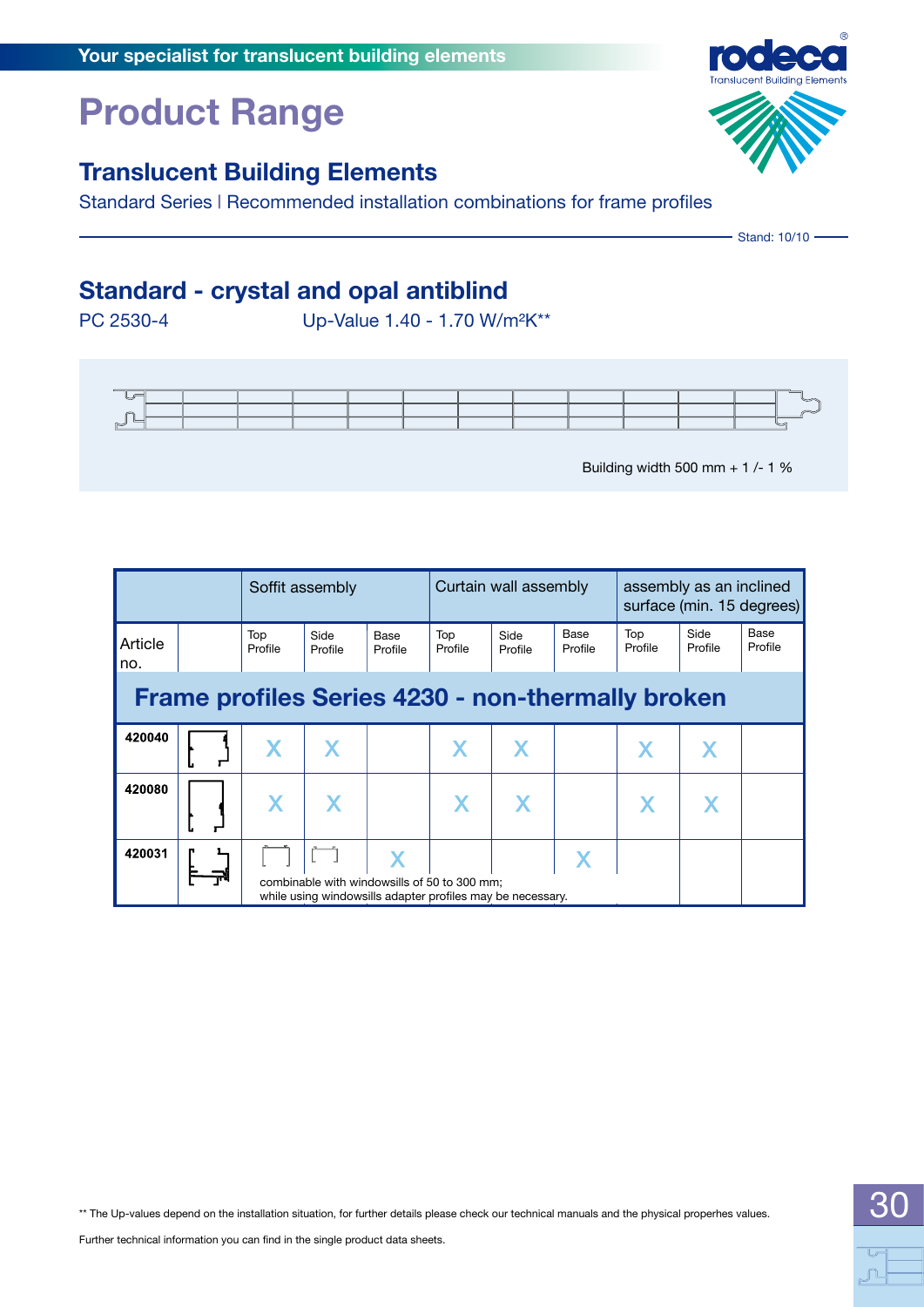Stand: 10/10

**on Translucent Building Elements of polycarbonate** 

**The raw material**

Polycarbonate (PC) is a crystal clear, high impact thermoplastic.

#### **Advantages**

- **Example 7** Temperature resistance between -40 to  $+115^{\circ}$ C, temporarily up to  $+130^{\circ}$ C
- High impact resistance nearly unchanging within these temperatures
- Good long term performance through UV protection

#### **UV co-extrusion**

With this technique a high concentrated UV protection film is homogenously melted onto the basis material while production process.

#### **This offers the following advantages:**

- **No adhesion problems of UV protection film**
- Same temperature behaviour of base and UV material
- <sup>n</sup> No impairment of high impact (like e.g. with coated or painted surfaces)
- <sup>n</sup> Makes small cold bending radiuses possible. Better resistance against environmental influences and ageing.

#### **Outside Performance**

Through the coextruded UV-protection film – which is always applied on the outer wall and if desired (surcharge). For some of the products is also available both-sided – our products offer best weather resistance and very good. Long term performance.

#### **Warranty**

Rodeca offers 10 years warranty (according to written warranty) to its uv-coextruded products regarding to yellowing **index – ageing – hail**

#### **Light transmission**

Customized on project demand Rodeca can produce products with light transmission from almost 0% up to 80% light transmission (depending on material thickness and number of chambers). Due to in-house compounding and raw material refineration special requests and colours can be realized. Please inquiry the project demands which vary from our standards.

#### **G-Value (Solar gain value)**

The G-values are related to light transmission and U-value. G-values can differ from product specification to product Specification from 0.68 down to 0.25!

#### **Up-values and Uf-values (heat transmission coefficient - Up=U-value panel; Uf =U-value frame)**

Throughout the multi-walled design of our translucent building elements in connection with joint tightness, translucent.

Facades with thermally broken aluminium profiles can be designed according to the newest requirements on Heat Insulation Ordinance.

#### **UV transmission**

UV-radiation is stopped almost to 100% up to 380 Nm because of high UV-stabilization with coextruded UV-protection. The remaining transmission in the area of UV radiation is less than 1%. This can be very important for UV sensitive goods.

#### **IR-radiation transmission**

Our panels with HEATBLOC-surface let through day light and reflect and stop at the same time selectively the heating radiation. The effect is cooler rooms through lower solar gain values.

#### **Reflection of radar radiation**

In the near of radar-units (e.g. at airports) it is important to have none or minimized influence through building elements. It is proven per certificate that RODECA products do not have influence on reflection and do not affect radar-units.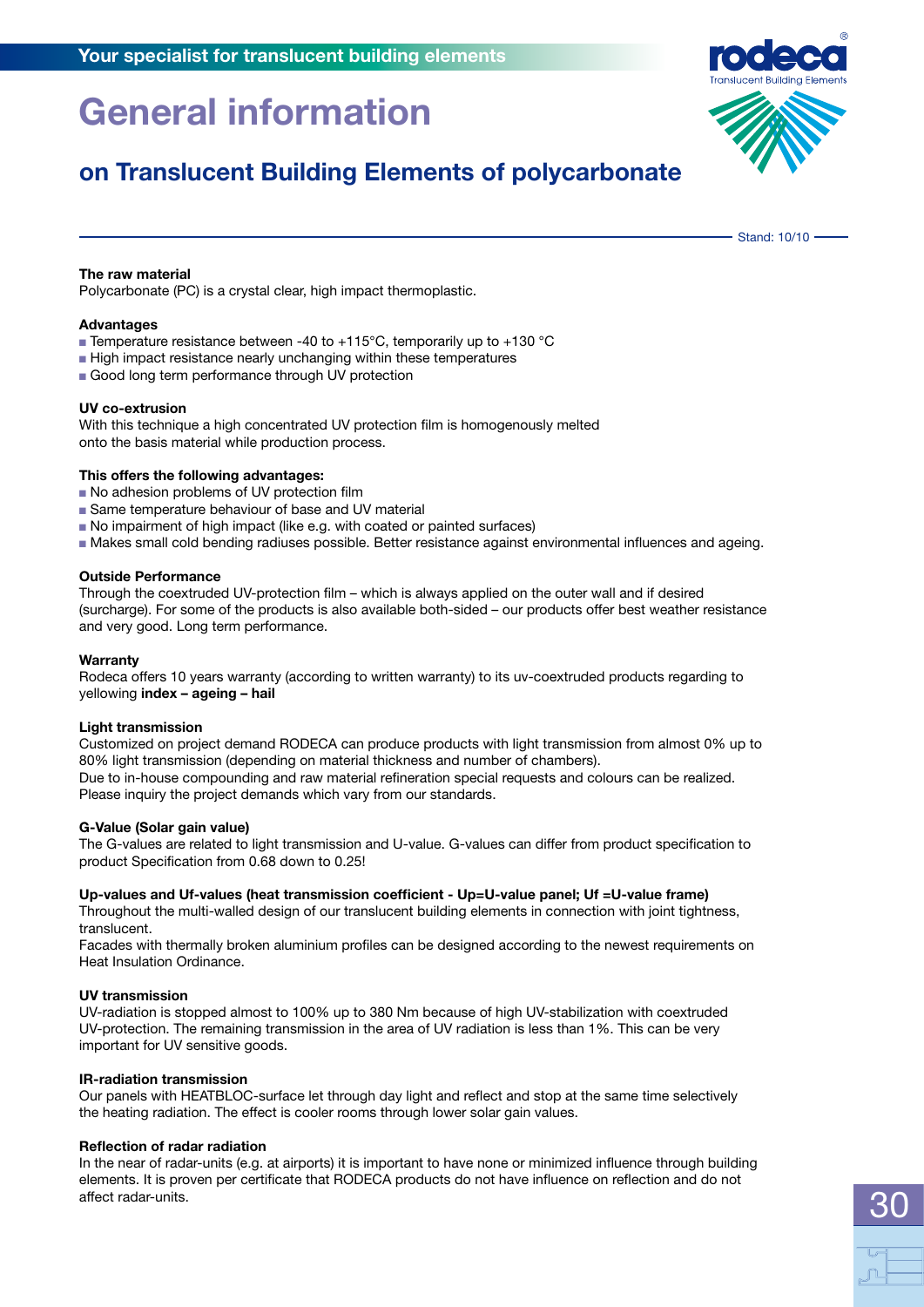## **on Translucent Building Elements of polycarbonate**

Stand: 10/10 -

#### **Service temperature**

Minus 40 °C up to plus 115 °C (temporarily up to 130 °C). Please take into consideration service temperature especially with curtain facades respectively the use of dark foils for deposition of translucent building elements. Adequate distances and sufficient ventilation need to be considered in planning. (Danger of heat accumulation and associated deformations.)

#### **Thermal properties**

The high deformation resistance from shortly up to 130 ºC is one of the advantages which RODECA products with coextruded surface offer. RODECA products can be used in spaces where other thermoplastic cannot be used anymore. Interesting to know is that white surfaces on roof applications can heat up to  $+100^{\circ}$ C. (It is essential to respect thermal expansion/shrinking and to avoid heat accumulation.)

#### **Colouring**

The usual colours are:

- **CLEAR with structure for panels for higher light transmission, light refraction.**
- Additionally the surface is less sensitive to scratches.
- <sup>n</sup> OPAL-ANTIBLEND with light refractive and light transmitting pigments for an optimized diffused and antiglare light.
- COLOR Serie transparent or semitransparent COLOURS, similar to RAL from approx. 300 m<sup>2</sup> on request
- **BICOLOR Serie two coloured finish, inner wall coloured, similar to RAL from approx. 150 m<sup>2</sup> on request**
- <sup>n</sup> DUOCOLOR two coloured finish of translucent building elements custom made in transparent or semitransparent COLOURS similar to RAL from approx. 300  $m<sup>2</sup>$  on request
- DECOCOLOR two coloured finish, outer wall coloured, similar to RAL from approx. 150 m<sup>2</sup> on request

#### **Qualities**

Depending on application area and demand RODECA produces different qualities.

- **DEDITE 19.5 LONGLIFE quality for one sided UV protection (Northern Europe (northwards the Alps)** (for UV radiation until max. 1400 Watt according to solar map)
- **LONGLIFE PLUS quality for one sided UV protection**
- (for UV radiation > 1400 Watt according to solar map)
- **Please inquire separately nonstandard warranties (SUPERLIFE)**

#### **Impact resistance/fracture behaviour**

RODECA products made of PC are due to the raw material practically indestructible through beat, impact, stone throwing etc. Polycarbonate is 200 times more impact resistant than glass.

Polycarbonate building elements do not splitter, do not crumble and prevent risk injury through splinters.

They comply with German regulations on workplaces (Arbeitsstättenverordnung).

#### **Hail storm**

Currently doesn't exist a DIN standard, so our RODECA elements were tested at EMPA (Swiss testing laboratory) with a simulated hail test with a shot radius of 20 mm and no holes occurred. According to the current testing results we achieve the highest class (class 5) of the Swiss hail test with factory-new goods.

#### **Ball rebound safety**

Even an ice hockey puck hurled against the element at 130 km/h could not cause damage. Unlimited ball rebound safety thus applies according to DIN 18032 T 3.

#### **Fire resistance**

PC has a very high ignition temperature of approx. 450 °C and in case of fire the smoke development is very little. Depending on element thickness and material composition RODECA products are according to DIN 4102 B 1 of low inflammability or B2 normally inflammable. Additionally the products are classified according to European fire test DIN EN 13501 and classified according to different national tests. Please inquire the test certificates in case of need.

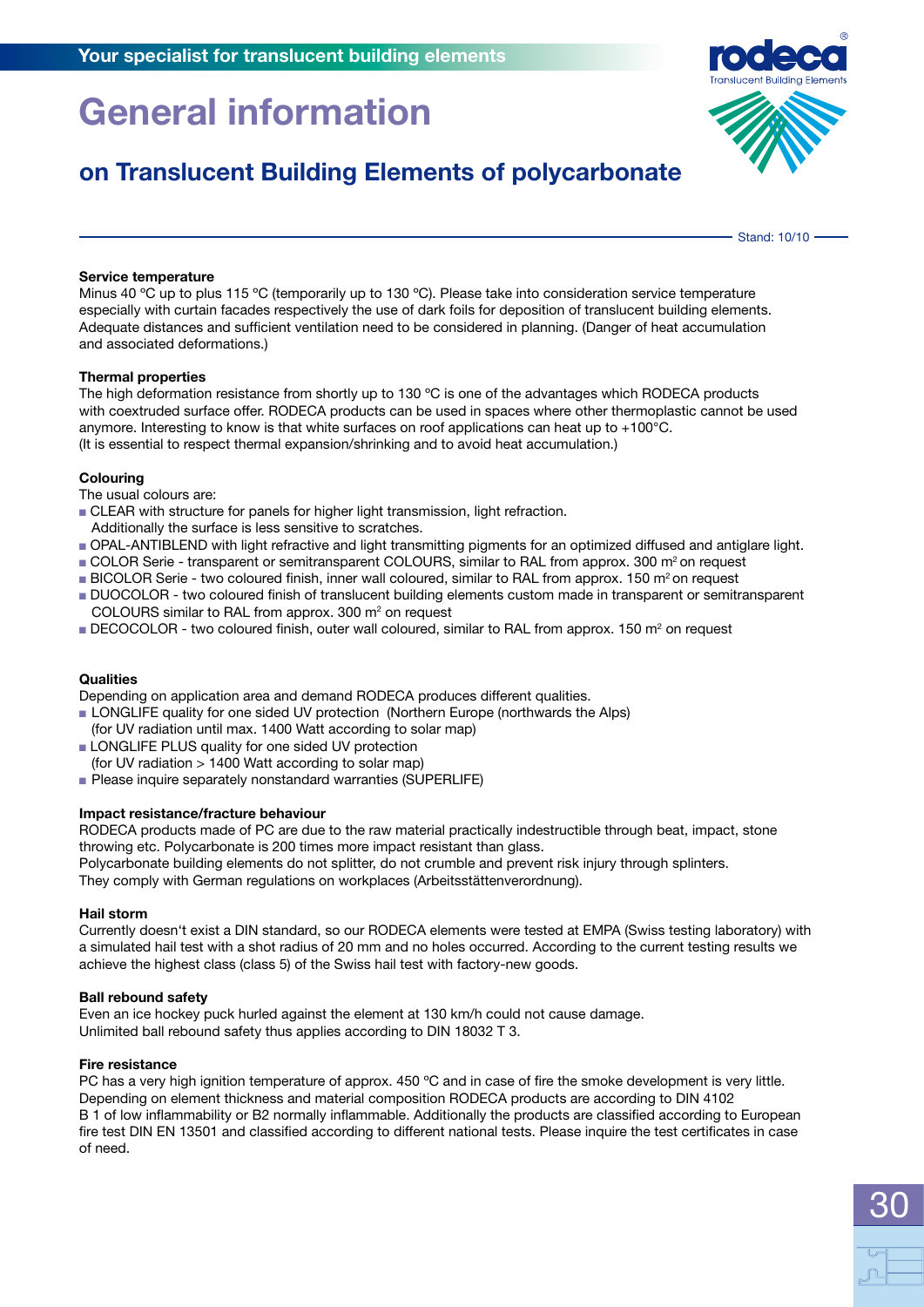### **on Translucent Building Elements of polycarbonate**

Stand: 10/10 -

#### **Meltable area according to DIN 18234**

In many cases RODECA elements are used as melt-surface because their softening point is below 300°C.

#### **Sound insulation**

Polycarbonate elements have despite the light weight a good sound insulation value up to 27 dB according to DIN EN ISO 140-3 in testing facility. With a double wall construction a value of up to 43 dB is achievable. This value means the value that the panel achieves, due to constructive conditions this value may differ.

#### **Chemical resistance**

PC elements possess a very high resistance to chemicals but can be affected through some chemical bounds. Particulars about chemical resistance of PC elements you can check on compatibility list. Please inquire this list if needed.

#### **Painting**

In case that the Polycarbonate Elements for advertising reasons or similar will be painted or screen printed the compatibility of the painting system needs necessarily be tested before use. The aluminium frame profiles can be powder coated according to the project needs. Additionally RODECA offers the possibility to deliver TPE gaskets in custom made colours.

#### **Vinyl wrap**

For advertising purposes large scale letters can be glued onto the panels' surface. It is important that the foil and the glue don't contain substances which harm and affect polycarbonate.

Please clarify before usage the compatibility with the vinyl wrap supplier or the advertising company.

#### **Cleaning**

Water with a small percentage of neutral cleaning agents. No use of glass cleaner, rubbing agents or sharp edged subjects. No alkaline or tensile agents to be used.

#### **Storage/Transport**

RODECA elements made of Polycarbonate have to be protected before sun and wet conditions before installation and must be stored on a plain underground. In case of non-observance stock damages may occur. The stacking height of translucent building elements shouldn't exceed 200 cm .

#### **Packaging**

The Translucent Building Elements are delivered with protective foil. The delivery is carried out - depending on length – from one to four pieces for hand unloading in a recyclable plastic wrapping or on pallet (for forklift unloading). Please unpack briefly before installation to avoid contamination in the hollow chambers. The protective film can be removed after processing and installation.

#### **Processing**

The Polycarbonate Elements can be smoothly cut with common tools, e.g. pad saw (saw blade with fine indentation) Incidental shavings are to be removed with oil free and water free compressed air. Drill holes (preferably steel-, twist drill or wedge angle drill) need to be at least 40 mm away from elements side and always minimum 50% larger than the screw radius (because of expansion and shrinking due to temperature).

#### **Expansion/Shrinking**

The expansion coefficient for Polycarbonate is 0,065 mm per °C and per m and hence three times as high as the expansion coefficient of aluminium.

Rule of thumb: 3mm per m for 50 °C difference in temperature. Due to temperature differences the length and width of the panel change. The changes in length of the panel need to be considered constructional. RODECA has considered the lengths expansion in its system accessories.

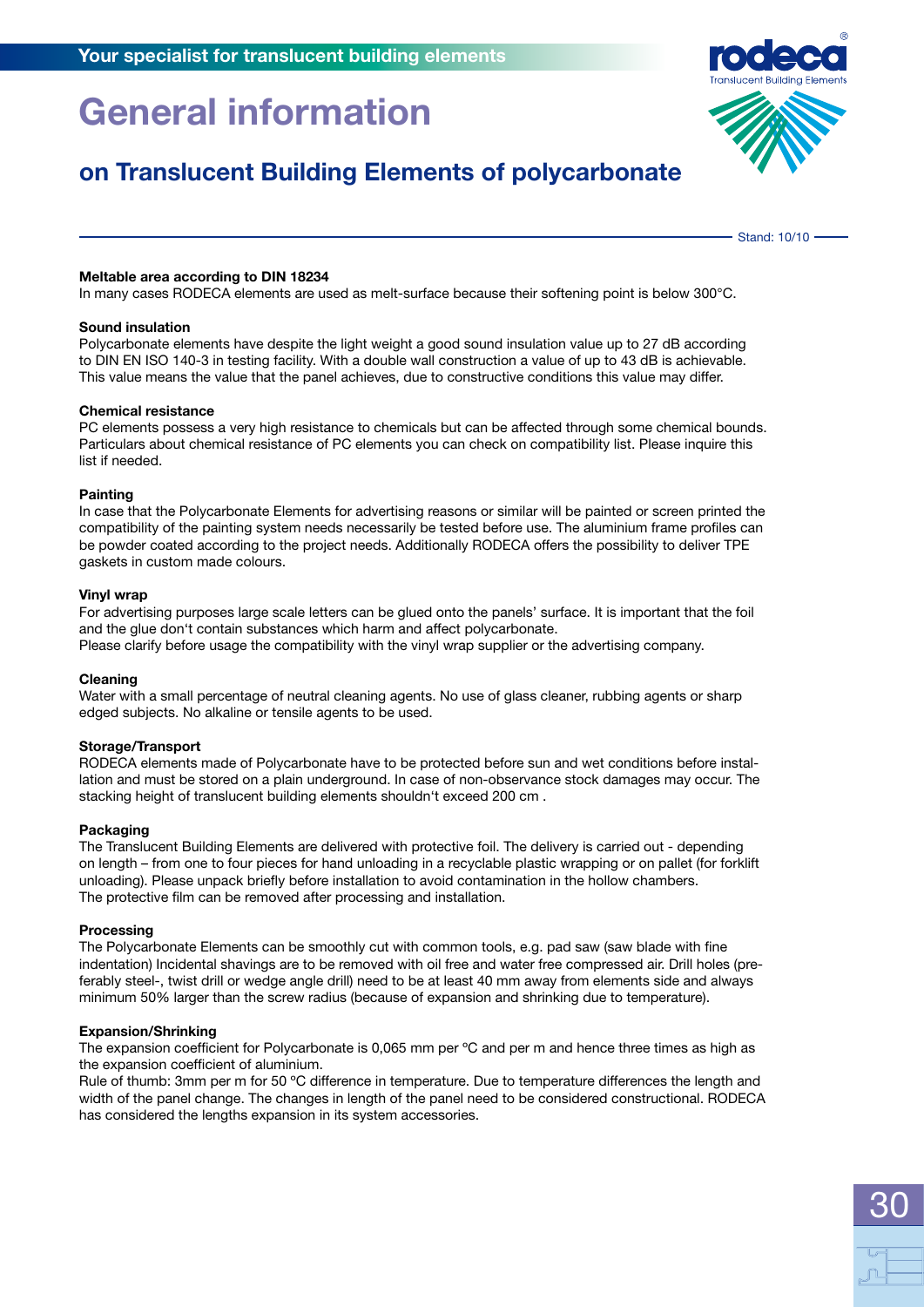### **on Translucent Building Elements of polycarbonate**

Stand: 10/10 -

30

#### **Sealing**

Sealings and sealing tape need to be Polycarbonate compatible and approved for usage from respective producer elsewise damages on the elements are possible.

Silicone: Must be absolutely neutral and solvent free, f. e. RODECA PC-Silicone 2001. The aluminium profiles need to be protected (according to state of the art of the technique) against galvanic corrosion and an adequate sealing of building has to be done.

#### **Condensation**

Polycarbonate is a material that is permeable for vapour diffusion so that condensation may occur. This is not a flaw in quality. Depending from weather/climate this appearance is of temporary nature which is direct linked to temperature and humidity. Condensation doesn't effect the quality of the panels. (Double sided sealing reduces the appearance of condensation in the hollow chambers. (Expertise of the institute Fraunhofer)).

#### **Formation of algae**

Algae can just occur in connection of dirt and humidity. Taping of the polycarbonate panels prevents appearance of dirt while stocking and transport.

#### **Sealing of head ends**

The head ends of the panels must be closed before installation - directly after unpacking - with suitable sealing to avoid dust and dirt.

With a sealing that is permeable for vapour diffusion (or permeable to water) you run risk that dust, diesel exhaust particulates, gases or other fine particles can diffuse into the panel chambers. For projects with increased particulate matter emission respectively environmental pollution are additionally precautions to be taken. With a silicone joint sealing and additional sealing methods the optical properties of the translucent building materials can be maintained. Every element needs to be sealed singularly.

#### **Safety**

The regional building regulations as well as the general safety regulations for non supporting wall and roof coverings are effective. For a perpetration (according to workplace ordinance (German "Arbeitsstättenrichtlinie") it is mandatory to use a board of 50 cm width.

#### **Tolerances**

Panels Length -0 to 15 mm (depending on length) Thickness  $\pm$  1 % Width  $\pm$  1 % Flection vertical in running direction  $\pm$  0,5 % of length All tolerances based on room temperature of 20 ºC

#### **Disposal of waste/Environmental protection**

RODECA takes leftovers from cuts etc. back. Packaging is fully recyclable.

#### **Joint permeability**

Especially for large facades it is important not only to achieve a good U-value but also a product which is tested on joint permeability and complies with the required DIN values. RODECA panels fulfil this demand with over 90 % and passed project wise blower door tests for the whole construction.

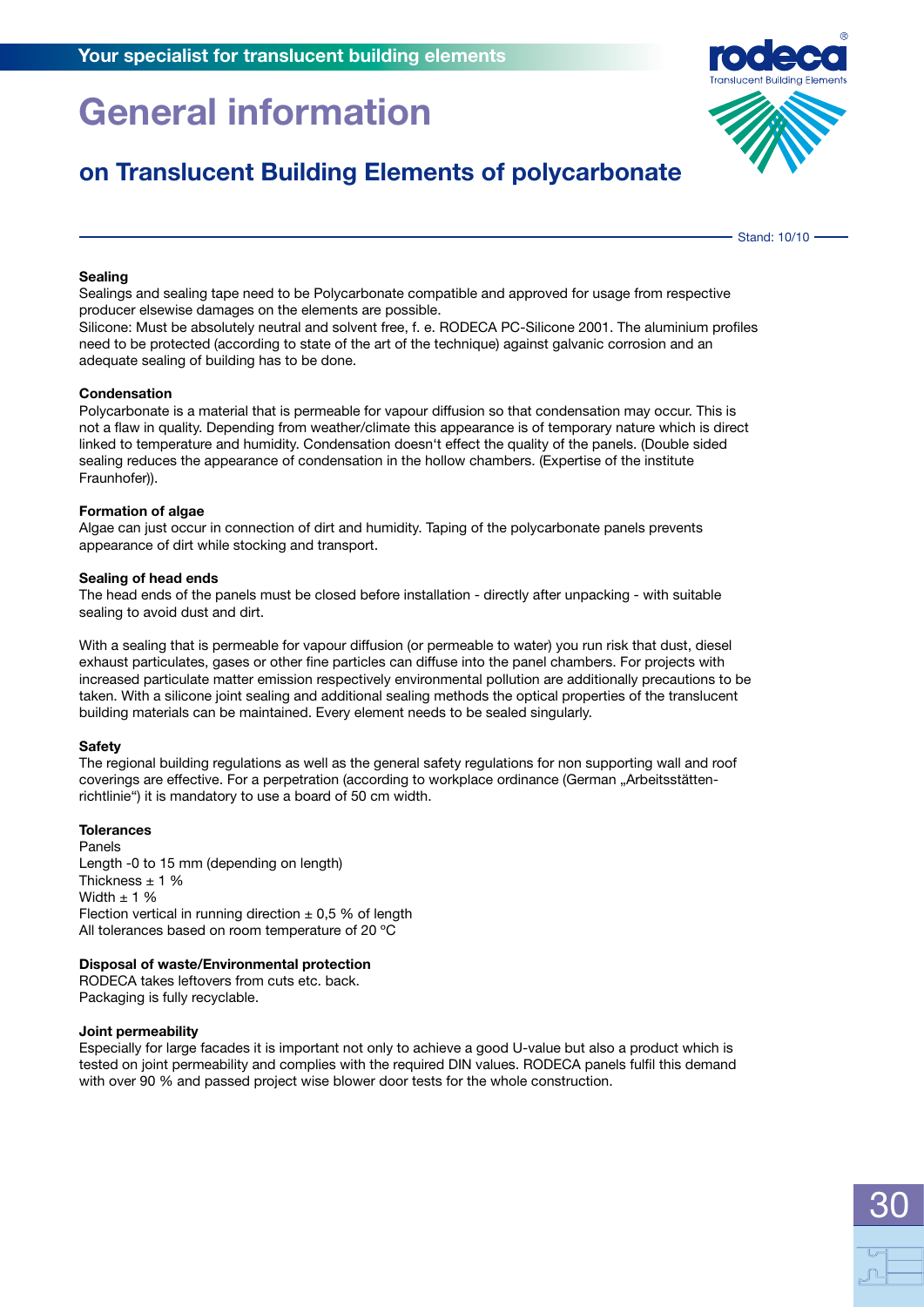## **on Translucent Building Elements of polycarbonate**

#### **System accessories**

For almost all installation situations RODECA supplies appropriate and well engineered accessories as well as Ventilation flaps or smoke and heat exhaust flaps in many different versions.

#### **Certification/Quality standard**

RODECA products are tested according to different criteria and are both external controlled (inspection mark) and internally controlled through laboratory and quality controls. Please note that translucent building elements are presumed to be unregulated building materials and are subject to the regulation of the rules of Building Elements A part 2.

The outcome of the requirement to the usability proof in combination with local regulation need to be considered by designer/installer. If RODECA forwards building certification for translucent building elements these regulations must be complied with. Due to the not finalized harmonization of National and European norms please check whether the certifications are suitable for the particular application purpose.

#### **Miscellaneous**

Data subject to technical change.

The aforesaid information and our application technological advice in words, written and through tries, are carried out to best of one's knowledge. This information is non-binding advice even in regards to property rights of third parties. Our advice does not release you from your responsibility. To proof self dependently our current advices - especially our safety data sheets and technical information - and to test if our products in regards to applicability for the intended system and use. Application, use and handling of our products – produced from you based on our application technological advice - take place out of our control and therefore you are solely responsible. The sale of our products is carried out at our current general sales and delivery conditions. Please check before handling if our products are applicable for the intended purpose.



Stand: 10/10 -

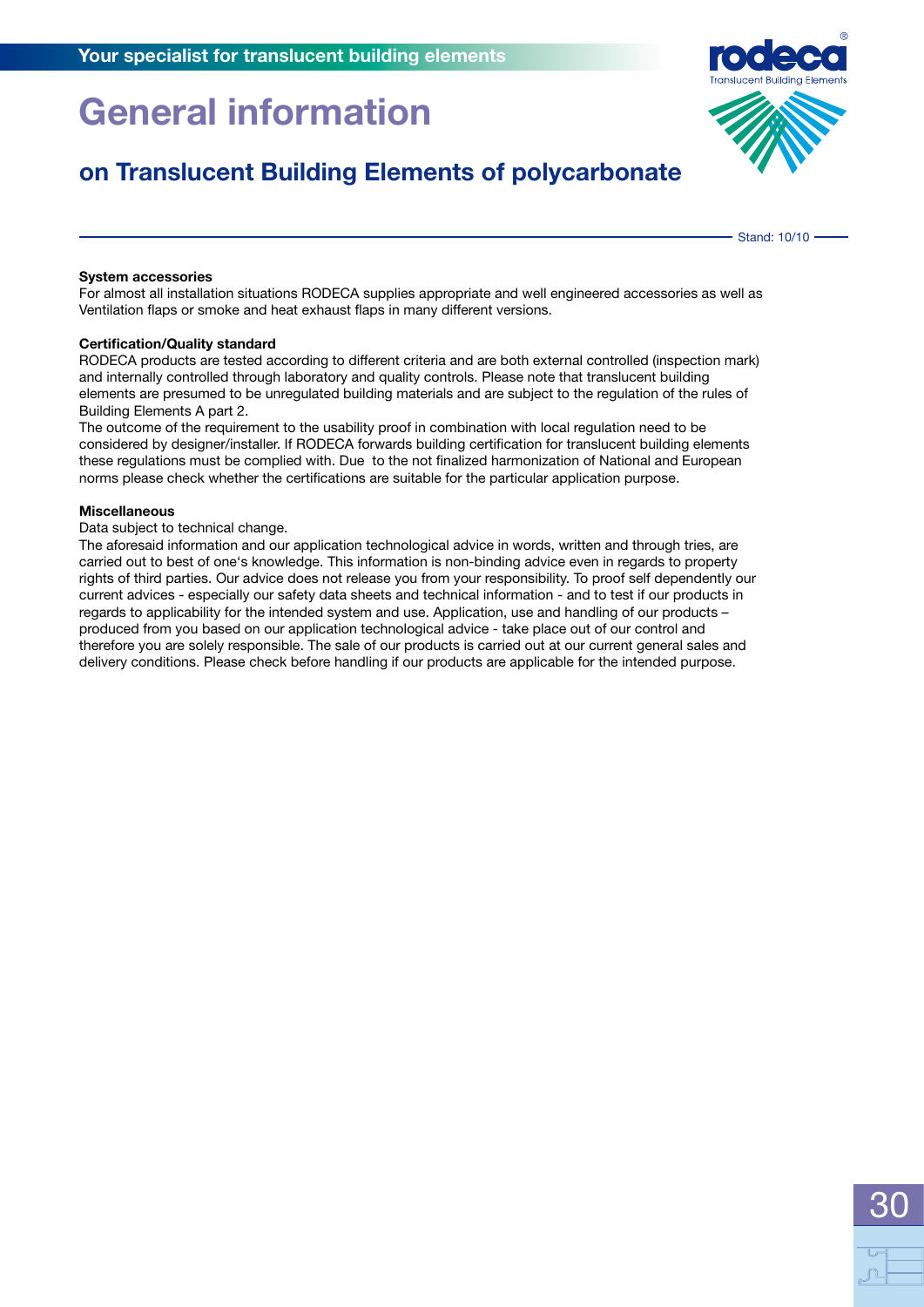## **1.4.1.1/1**

### **Translucent Building Elements**

Product properties - physical properties



### **Up-Value 1.40 to 1.70 W/m²K**

Depending on horizontal or vertical installation situation as interior and exterior application according to DIN EN ISO 6946:2008 / DIN EN ISO 10077-2:2008



#### **Flammability classifications:** PC 1530-4 PC 2530-4

PC 3530-4

Building width: Thickness: Weight: Number of layers: Modulus of elasticity: Coefficient of linear expansion: UV admission: Production tolerances:

fire class B1 according to DIN 4102 fire class B2 according to DIN 4102 fire class B, s 2 - d 0 DIN EN 13501

500 mm +/- 1 % 30 mm +/- 1 % approx.  $3.60 \text{ kg/m}^2$ 4 layers / 3 chambers 2,400 N/mm² 0.065 mm/m/ºC 0 % wavelength until 380 nm stopped almost a 100 % Length: - 0/+ 15 mm (at room temperature) Flection: +/- 0.5 %

**Versions:** Standard:

Colour:



Colours: crystal, opal antiblind

Available in any solid colour similar to RAL. The Color Version can be delivered with a minimum quantity of 300 m² without separate surcharges for colour change.

#### **U-Values:**

Isotherm- and temperature pattern from -10 °C outside and +20 °C inside at vertical assembly



#### Isotherms:

Red: 13 °C Blue: 10 °C Black: 0 °C

**Installation situation interior:** Up-value 1.4 W/m²K vertical Up-value 1.6 W/m²K horizontal

**Installation situation exterior:** Up-value 1.6 W/m²K vertical Up-value 1.7 W/m²K horizontal

approx. Rw 20 dB



Sound insulation:

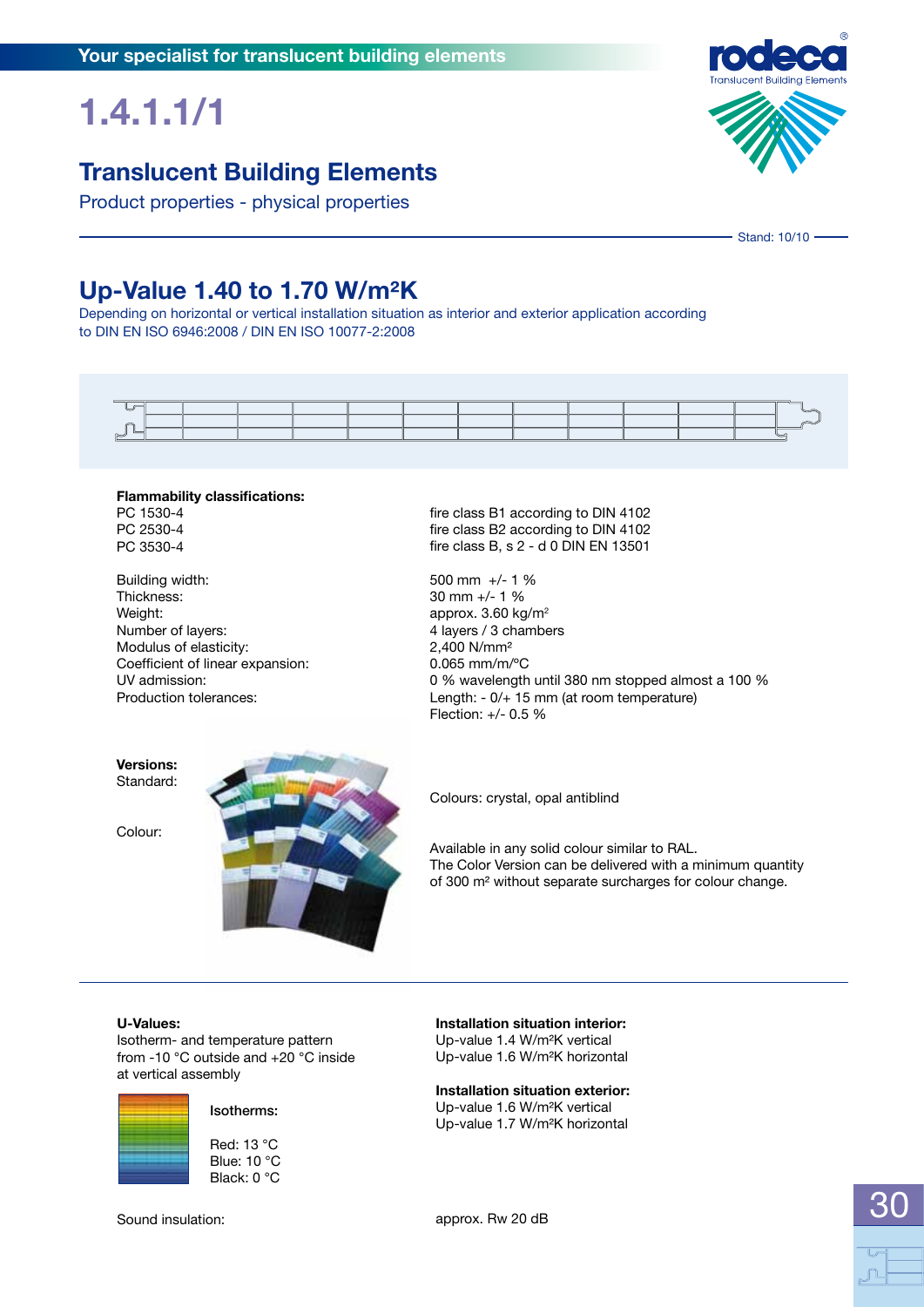## **1.4.1.1/2**

## **Product properties**

Physical properties



## **Up-Value 1.40 to 1.70 W/m²K**

Depending on horizontal or vertical installation situation as interior and exterior application according to DIN EN ISO 6946:2008 / DIN EN ISO 10077-2:2008



**Transmission:** Standard:

Colour: crystal 67 %<br>Colour: opal antiblind approx. 50 % Colour: opal antiblind

Colour:

Depending on the colour, for example approx. 53 % for glass green opalized (antiblind)



The Measurement of the transmission values was carried out with application of a natural day light lamp of 20,000 Lux in connection with a lux meter Lightmeter MS 1000-300 – measuring range 200 to 50,000 LUX) exemplarily on a 1 mm thick PC.

#### **Solar gain values g**

Standard:

Colour:

Colour: crystal approx. 0.69 Colour: opal antiblind approx. 0.58

Depending on the colour for example Petrol (RAL 6027) approx. 0.56 %

(The g-values are interpolated and may vary depending on the angle of sun shine incidence on building surfaces.)

The aforesaid information and our application technological advice in words, written and through tries, are carried out to best of one's knowledge. This information is non-binding advice even in regards to property rights of third parties. Our advice does not release you from your responsibility. To proof self dependently our current advices - especially our safety data sheets and technical information - and to test if our products in regards to applicability for the intended system and use. Application, use and handling of our products – produced from you based on our application technological advice - take place out of our control and therefore you are solely responsible. The sale of our products is carried out at our current general sales and delivery conditions. Please check before handling if our products are applicable for the intended purpose.



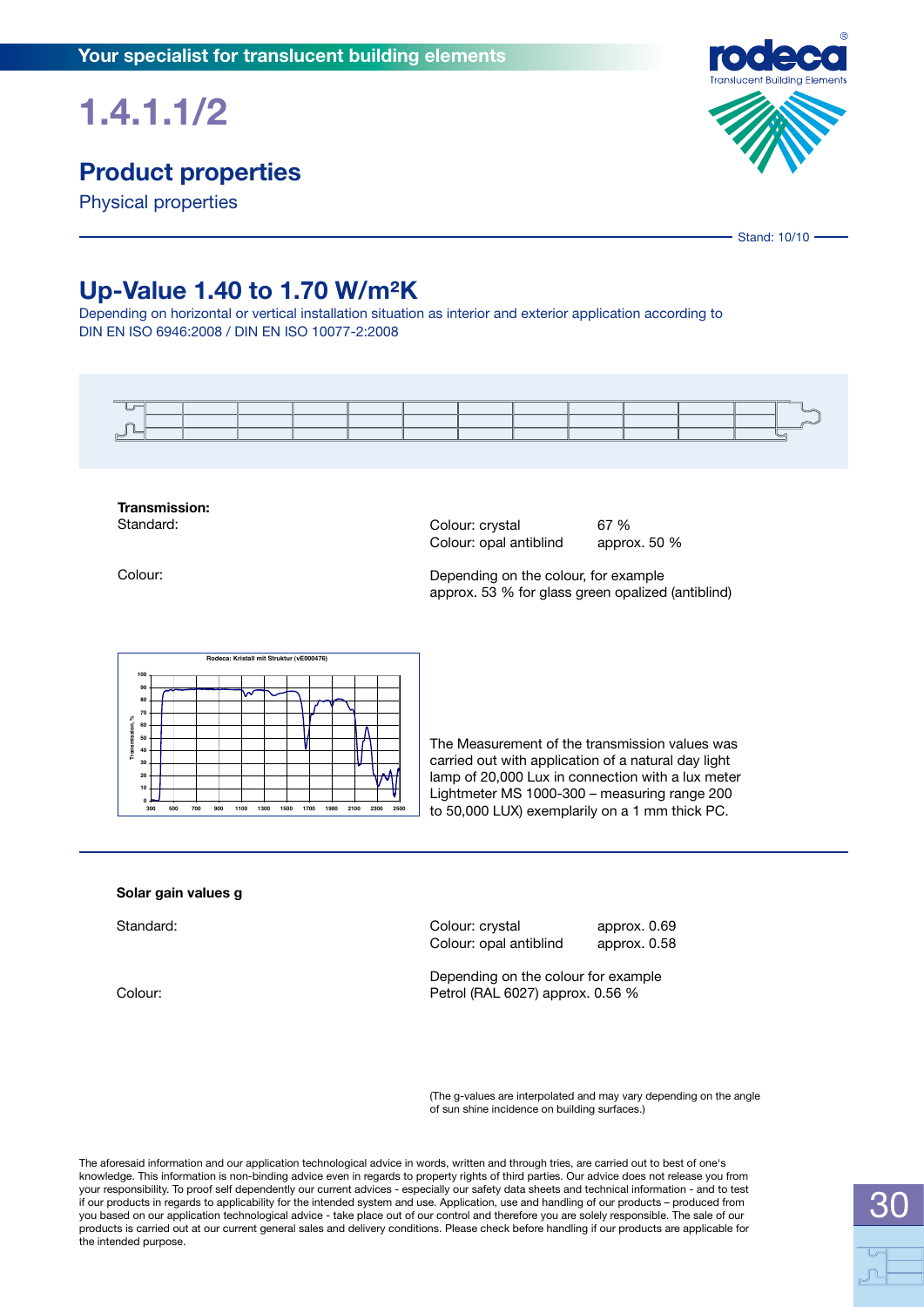## **1.4.2.0**

### **Translucent Building Elements**

System PC 2530-4 AF 50 **|** System PC 2530-4 AF100



Stand: 10/10 -



#### **General**

The RODECA flat fasteners are made of extruded aluminium profiles, afterwards cut, pierced and trovalized finished. We recommend fixing the flat aluminium fasteners with stainless steel screws and seal discs. The fixing materials need to be chosen in type and finish adequately to substructure. The maximum excess length of flat fasteners above the substructure may not exceed 5mm.

**Art. No. 494040100 Art. No. 49404050**



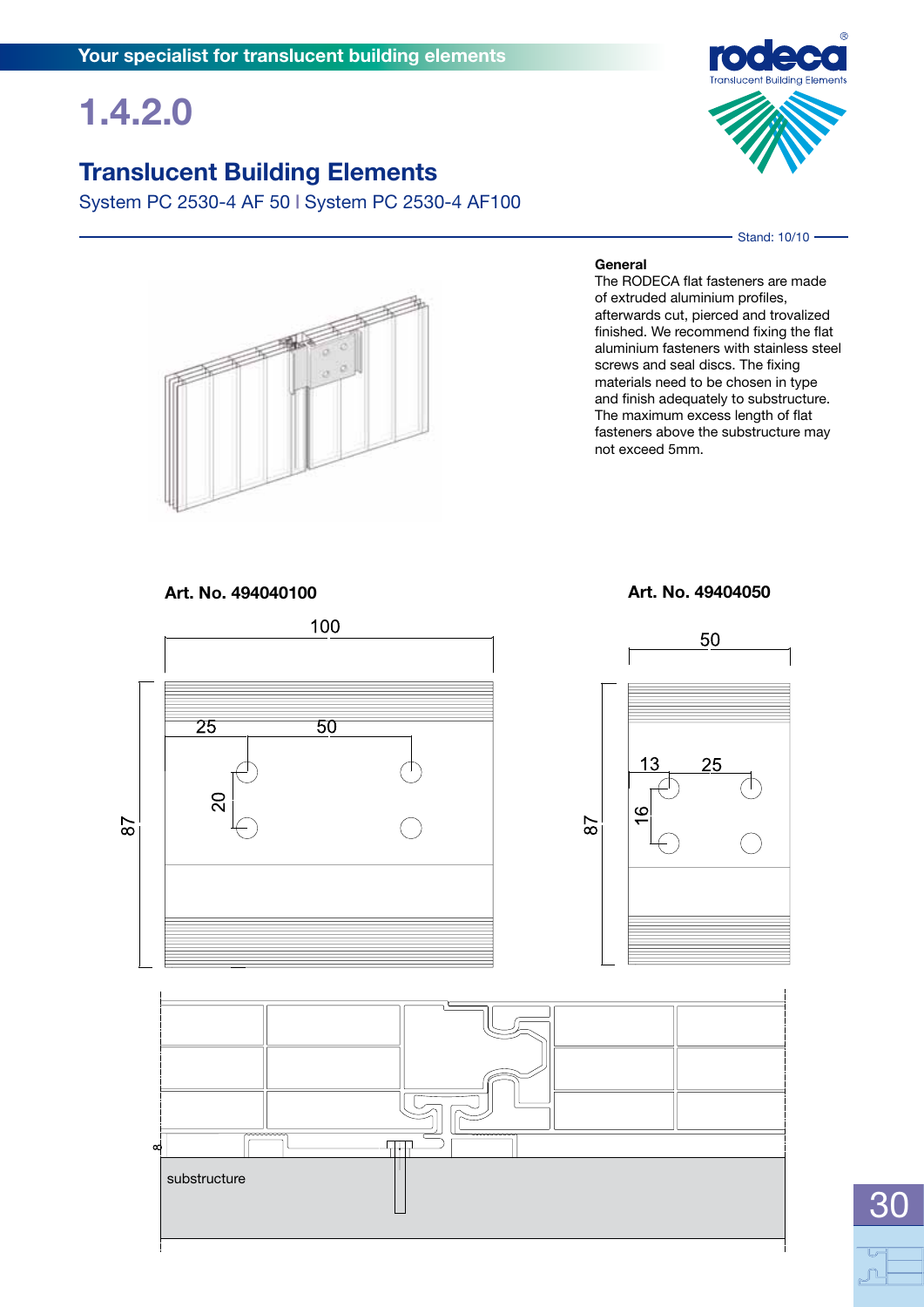## **1.4.6.1**

## **Translucent Building Elements**

Series 4230 **|** Frame system non-thermally broken



Stand: 10/10 -

### Soffit installation

Installation for panel lengths up to 6.0 m\* \* at Central European temperature conditions



Calculation of the panel length: L in mm = Height H in mm  $-$  40 mm.

#### **General**

The frame system series 42 is made of extruded aluminium profiles consisting of aluminium EN AW-6060, status T 66 according to DIN EN 755-2. The gaskets are made of EPDM or TPE.

#### **Initial length/units**

| 6.00 m                                   |
|------------------------------------------|
| 3.0 <sub>m</sub>                         |
| 50 m rolls                               |
| Alternative: TPE gasket, grey or special |
| 50 m rolls                               |
| $10 \text{ cm}$                          |
|                                          |

#### **Article numbers**

**420040** = Top frame profile **493022** = Profile connector for 420040

 $492002$  = Profile connector for  $L = 3.0$  m

**420031** = Base profile 493031 = Profile connector for 420031

**492002** = Clamp batten in  $L = 3.0$  m

#### **Versions**

Aluminium - mill finish Aluminium - anodized E6/EV1 Aluminium - plastic coated according to RAL

**902101 / 902901** = outer plug gasket optional out of EPDM or TPE

Installation of the aluminium profiles with **stainless steel** screws and sealing disc. Dimensions and size according to substructure and extract values of fixing materials.

#### **Please note:**

The coefficient of linear expansion for Aluminium profiles =  $0.023$  mm/m $^{\circ}$ C. Polycarbonate panels =  $0.065$  mm/m $^{\circ}$ C.

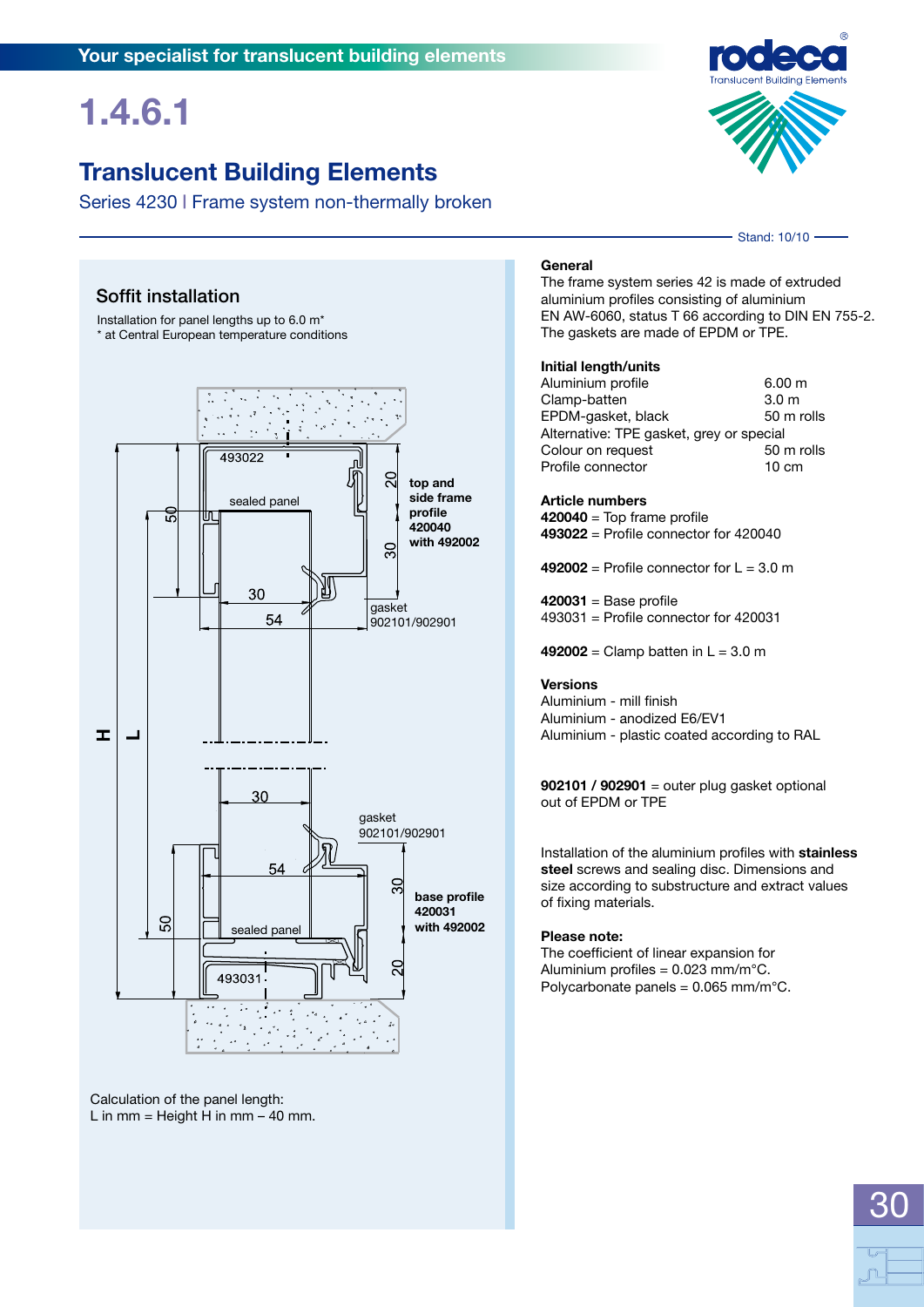## **1.4.6.2**

## **Translucent Building Elements**

Series 4230 **|** Frame system non-thermally broken



Stand: 10/10 -

### Soffit installation

Installation for panel lengths up to 12.0 m\* \*at Central European temperature conditions



Calculation of the panel length: L in mm = Height H in mm  $-60$  mm.

#### **General**

The frame system series 42 is made of extruded aluminium profiles consisting of aluminium EN AW-6060, status T 66 according to DIN EN 755-2. The gaskets are made of EPDM or TPE.

#### **Initial length/units**

| Aluminium profile                | 6.00 m           |
|----------------------------------|------------------|
| Clamp batten                     | 3.0 <sub>m</sub> |
| EPDM-gasket, black               | 50 m rolls       |
| Alternative: TPE gasket, grey or |                  |
| Special colour on request        | 50 m rolls       |
| Profile connector                | $10 \text{ cm}$  |

**Article numbers**

**420080** = Top frame profile 493023 = Profile connector for 420080

 $492002 =$  Clamp batten in  $L = 3.0$  m

**420031** = Base profile 493031 = Profile connector for 420031

**492002** = Clamp batten in  $L = 3.0$  m

#### **Versions**

Aluminium - mill finish Aluminium - anodized E6/EV1 Aluminium - plastic coated according to RAL

**902101 / 902901** = outer plug gasket optional out of EPDM or TPE

Installation of the aluminium profiles with **stainless steel** screws and sealing disc. Dimensions and size according to substructure and extract values of fixing materials.

#### **Please note:**

The coefficient of linear expansion for Aluminium profiles =  $0.023$  mm/m $^{\circ}$ C. Polycarbonate panels =  $0.065$  mm/m $^{\circ}$ C.

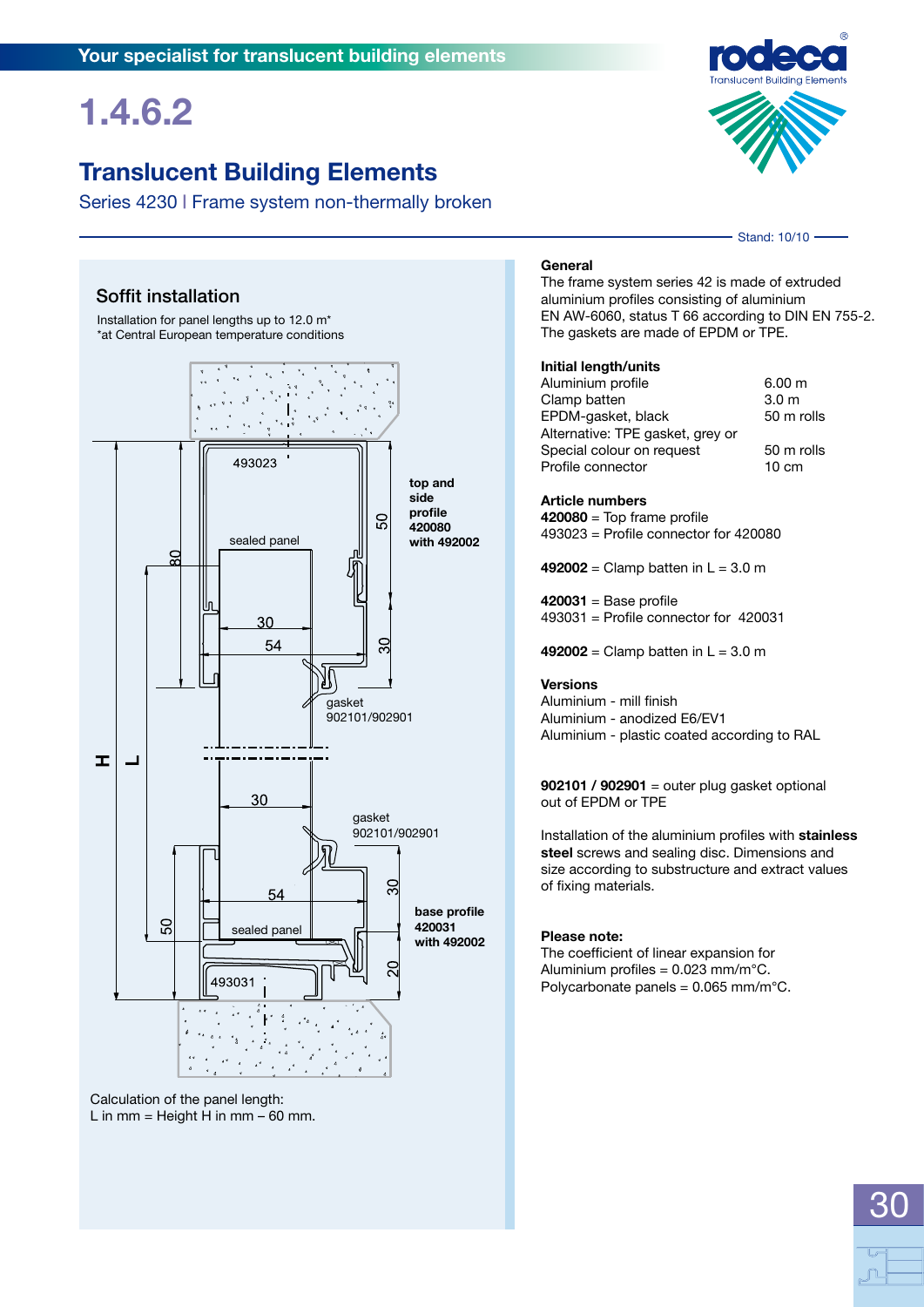## **1.4.7.1**

## **Translucent Building Elements**

Series 4230 **|** Frame system non-thermally broken

Stand: 10/10 -

### Curtain wall installation

Installation for panel lengths up to 6.0 m\* \* at Central European temperature conditions



Calculation of the panel length: L in mm = Height H in mm – 40 mm

#### **General**

The frame system series 42 is made of extruded aluminium profiles consisting of aluminium EN AW-6060, status T 66 according to DIN EN 755-2. The gaskets are made of EPDM or TPE.

#### **Initial length/units**

| Aluminium profile                | 6.00 m           |
|----------------------------------|------------------|
| Clamp batten                     | 3.0 <sub>m</sub> |
| EPDM-gasket, black               | 50 m rolls       |
| Alternative: TPE gasket, grey or |                  |
| Special colour on request        | 50 m rolls       |
| Profile connector                | $10 \text{ cm}$  |
|                                  |                  |

#### **Article numbers**

**420040** = Top frame profile 493022 = Profile connector for 420040

 $492002 =$  Clamp batten in  $L = 3.0$  m

**420031** = Base profile 493022 = Profile connector for 420031

**492002** = Clamp batten in  $L = 3.0$  m

#### **Versions**

Aluminium - mill finish Aluminium - anodized E6/EV1 Aluminium - plastic coated according to RAL

**902101 / 902901** = outer plug gasket optional out of EPDM or TPE

Installation of the aluminium profiles with **stainless steel** screws and sealing disc. Dimensions and size according to substructure and extract values of fixing materials.

#### **Please note:**

The coefficient of linear expansion for Aluminium profiles =  $0.023$  mm/m $^{\circ}$ C. Polycarbonate panels =  $0.065$  mm/m $^{\circ}$ C.

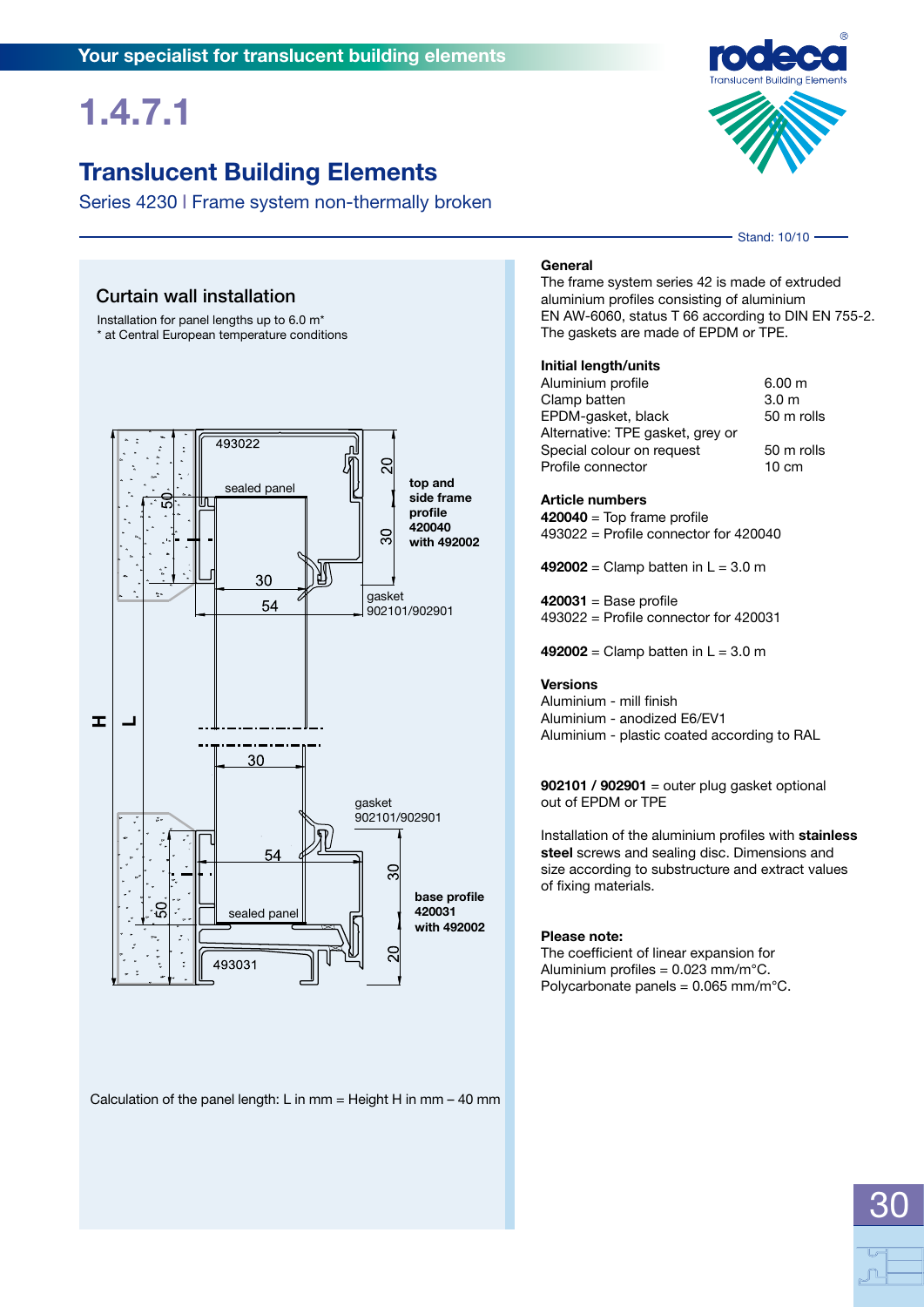## **1.4.7.2**

### **Translucent Building Elements**

Series 4230 **|** Frame system non-thermally broken

### Curtain wall installation

Installation for panel lengths up to 12.0 m\* \* at Central European temperature conditions



We recommend to support the base profile starting from 6.00m panel length

Calculation of the panel length: L in mm = Height H in mm - 60 mm

#### **General**

The frame system series 42 is made of extruded aluminium profiles consisting of aluminium EN AW-6060, status T 66 according to DIN EN 755-2. The gaskets are made of EPDM or TPE.

#### **Initial length/units**

| 6.00 m           |
|------------------|
| 3.0 <sub>m</sub> |
| 50 m rolls       |
|                  |
| 50 m rolls       |
| $10 \text{ cm}$  |
|                  |

**Article numbers**

**420080** = Top frame profile 493023 = Profile connector for 420080

 $492002 =$  Clamp batten in  $L = 3.0$  m

**420031** = Base profile 493031 = Profile connector for 420031

**492002** = Clamp batten in  $L = 3.0$  m

#### **Versions**

Aluminium - mill finish Aluminium - anodized E6/EV1 Aluminium - plastic coated according to RAL

**902101 / 902901** = outer plug gasket optional out of EPDM or TPE

Installation of the aluminium profiles with **stainless steel** screws and sealing disc. Dimensions and size according to substructure and extract values of fixing materials.

#### **Please note:**

The coefficient of linear expansion for Aluminium profiles =  $0.023$  mm/m $^{\circ}$ C. Polycarbonate panels =  $0.065$  mm/m $^{\circ}$ C.



Stand: 10/10 -

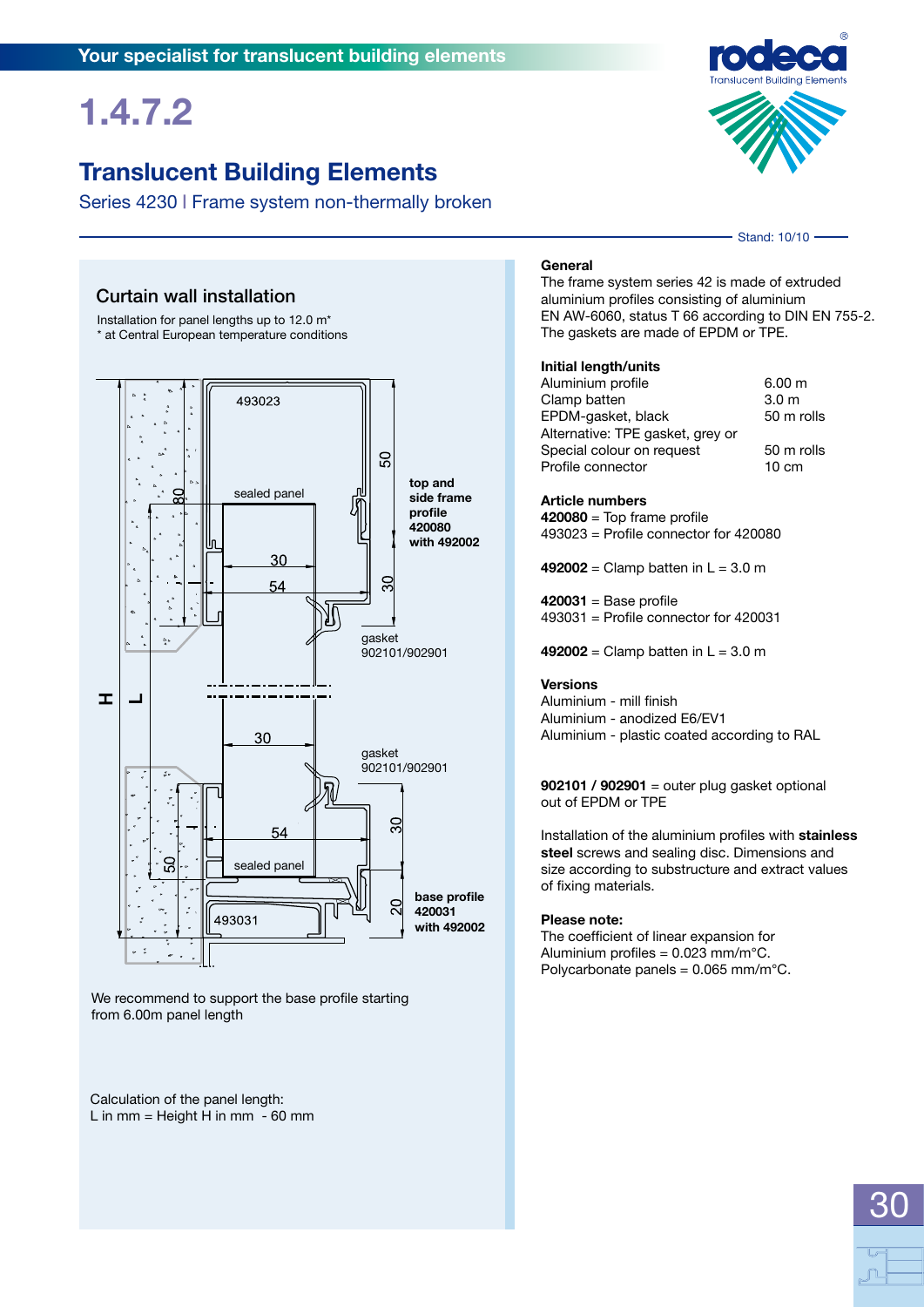## **1.4.9.3**

### **Translucent Building Elements**

Series 4230 **|** Frame system non-thermally broken

### Side endings for soffit and Curtain wall installation



**Top and side frame profile 420040 with 492002**

**Top and side frame profile 420040 with 492002**



**Top and side frame profile 420080 with 492002**



#### **Top and side frame profile 420080 with 492002**



#### **General**

The frame system series 42 is made of extruded aluminium profiles consisting of aluminium EN AW-6060, status T 66 according to DIN EN 755-2. The gaskets are made of EPDM or TPE.

#### **Initial length/units**

| 6.00 m           |
|------------------|
| 3.0 <sub>m</sub> |
| 50 m rolls       |
|                  |
| 50 m rolls       |
| $10 \text{ cm}$  |
|                  |

#### **Article numbers**

**420040** = Side frame profile 493022 = Profile connector for 420040

**492002** = Clamp batten in  $L = 3.0$  m

**420080** = Side frame profile 493023 = Profile connector for für 420080

**492002** = Clamp batten in  $L = 3.0$  m

#### **Versions**

Aluminium - mill finish Aluminium - anodized E6/EV1 Aluminium - plastic coated according to RAL

**902101 / 902901** = outer plug gasket optional out of EPDM or TPE

Installation of the aluminium profiles with **stainless steel** screws and sealing disc. Dimensions and size according to substructure and extract values of fixing materials.

30

#### **Please note:**

The coefficient of linear expansion for Aluminium profiles =  $0.023$  mm/m $^{\circ}$ C. Polycarbonate panels =  $0.065$  mm/m $^{\circ}$ C.



Stand: 10/10 -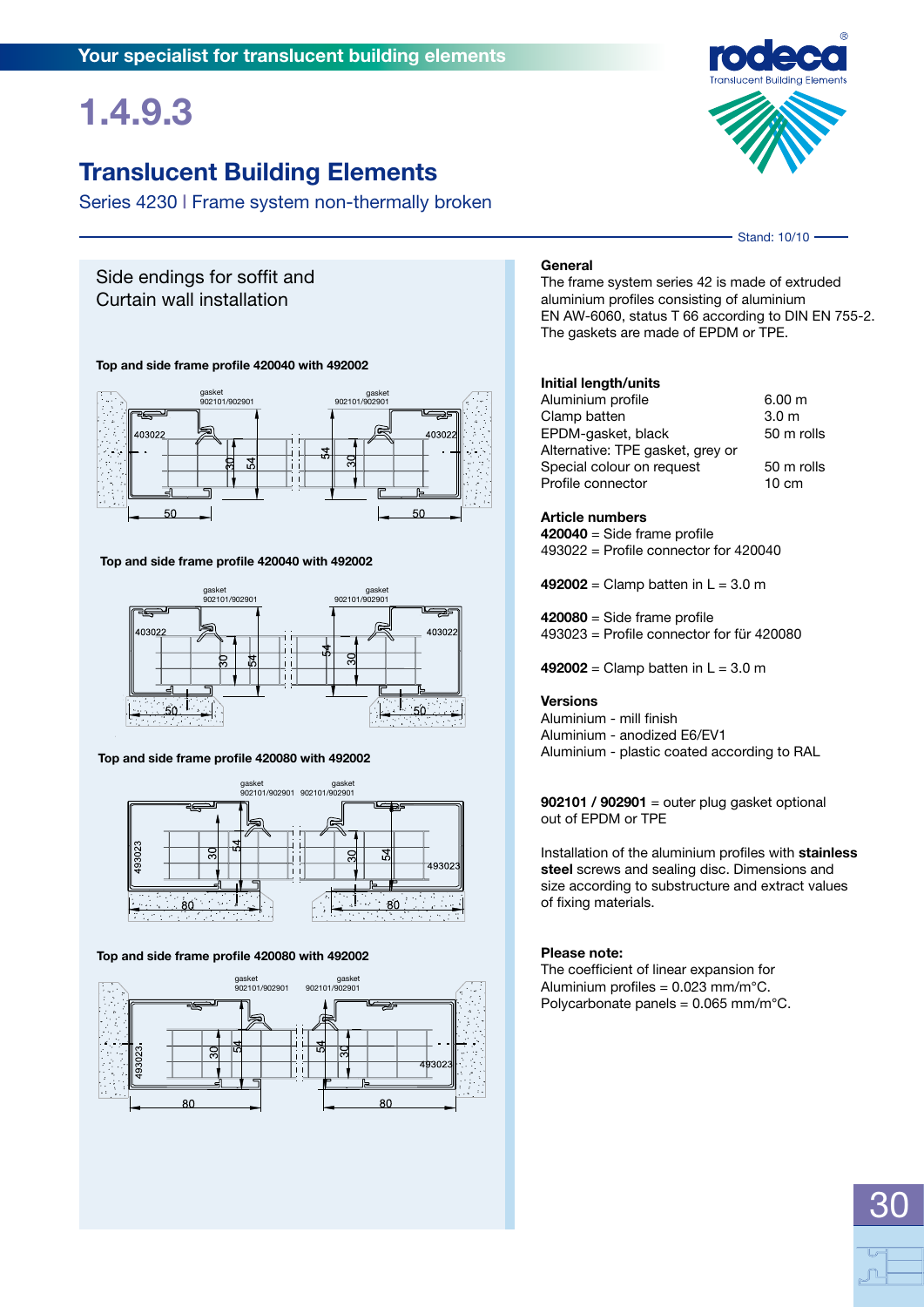### **Translucent Building Elements**

Series 4975 **|** Windowsills and Accessories





#### Installation manual - Windowsill products Please note before installing:

- Thermal expansion of the profiles: Windowsills over 3,000 mm long must be divided in the middle and extended through a connection joint. The windowsills must be sufficiently fastened to the frame and be tight against rain water. The possibility for the windowsill to expand must be made sure depending on length.
- For sound insulation during heavy rains we recommend to provide windowsills with a sound absorptive stripe. The sound absorptive area should make out about 1/3 of the windowsill area.
- For on-site fixing of windowsill on the profile (non-RODECA profile) of the windows the self-sealing gasket (black or white) is to be used.
- Aluminium windowsills should project about 40 mm above the finished facade. The profile width should be measured accordingly. This applies only for installations with side endings. Without side endings the projection of windowsills should not fall below 20 mm.
- From a projection/profile depth of 150 mm holders (Vario fastener or clinker fastener) are necessary to be used on the structure (every 800 to 1,000 mm).

#### Note for installation:

Before installation of the side elements stick the sound absorbfire stripes approx. 50 mm behind the beginning of the drip edge on the bottom side of the windowsill profile.

Please don't forget to leave free approx. 30 mm on the front sides of the windowsill in order to be able to install the side elements.

On the predrilled (perforated) side of the windowsill insert the gasket, check the straight and precise seating of the rubber profile and remove the cover strip from the adhesive surface. (This does not apply to assemblies with RODECA profiles)

Before screwing the windowsills, if using Rodeca profiles, the base profile and chosen adapter (depending on the projection from zero up to two adapters can be used under the profiles) are installed to the supporting substructure. The side elements are to be clipped on in advance. After clipping on the side elements and fastening the windowsill, seal the connection points all around. Please leave at least 5 mm on each side of the windowsill for the thermal expansion.

If implementing full thermal protection it is important to make sure that the vario fastener is fixed before placing the insulation to the masonry. This also applies if using the holder for clinker installation.

The windowsill with the protective foil side at the top is to be fixed at the edge of the window using windowsill screws\*. The foil may not be covered while assembling the connector elements. Make sure to provide the final windowsill slope of at least 5° after the assembly. When plastering the side elements please check the presence of expansion joint and keep in mind the thermal expansion of aluminium. Coarse mortar and plaster remnants must be removed immediately from the protective foil. After completion of the facade work in the windowsill area, the protective foil has to be removed as quickly as possible.

\* Size of the screw head – 3.9 mm

These statements reflect our current level of knowledge and do not claim to be complete. Specifications are subject to change.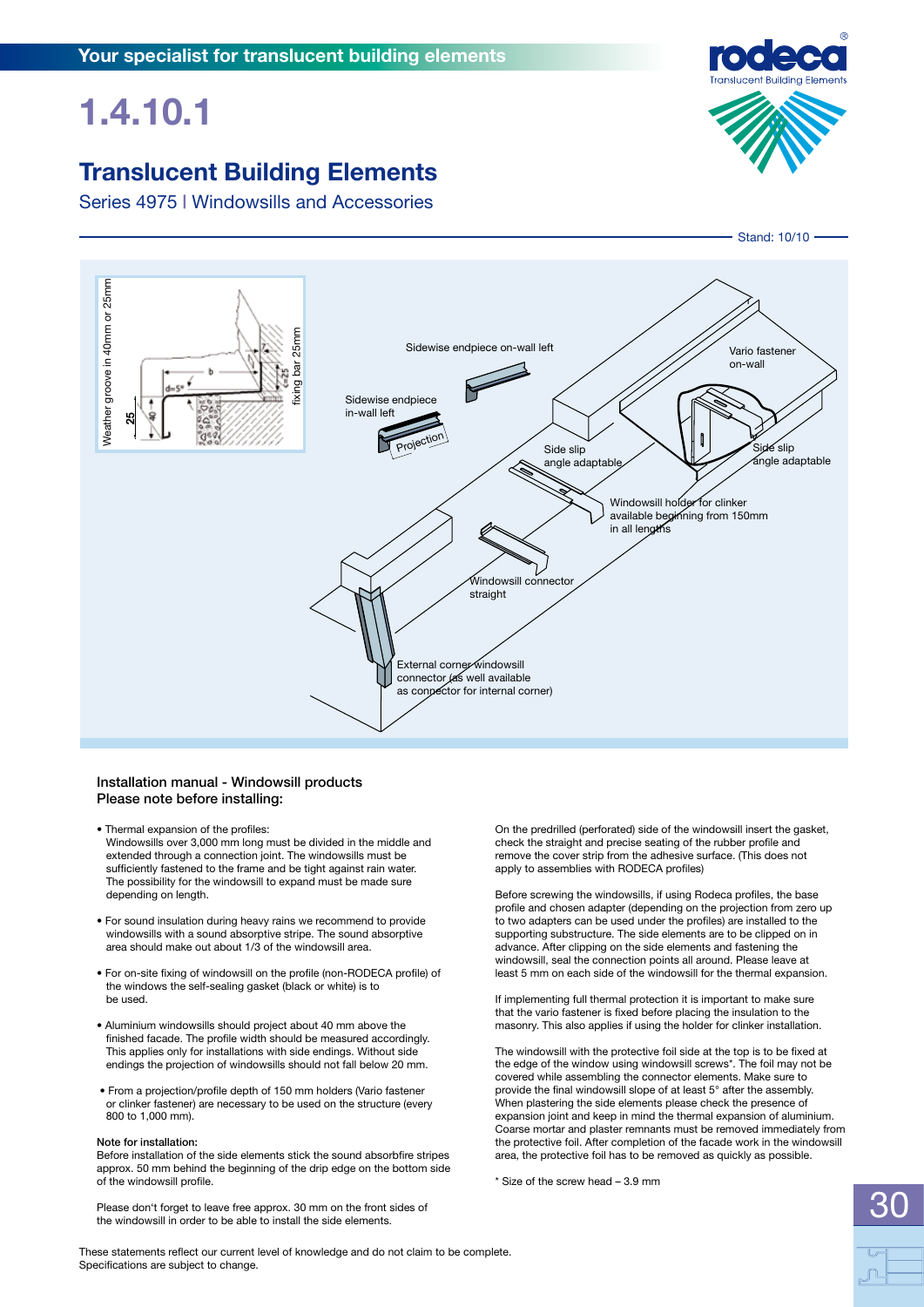## **Translucent Building Elements**

Series 4975 **|** Windowsills and Accessories



30



These statements reflect our current level of knowledge and do not claim to be complete. Specifications are subject to change.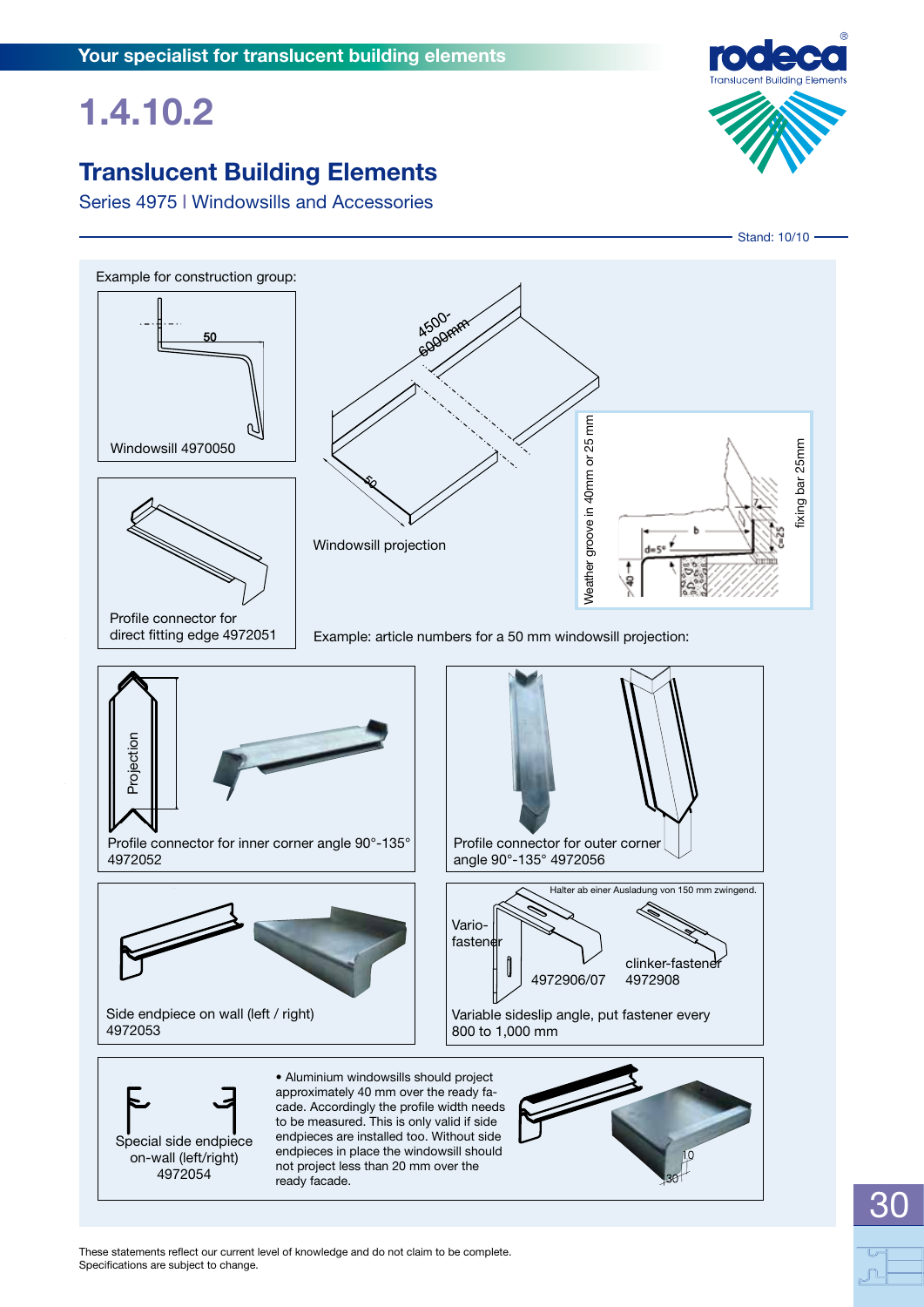## **Translucent Building Elements**

Series 4230 **|** Windowsills and Accessories





These statements reflect our current level of knowledge and do not claim to be complete. Specifications are subject to change.

# 30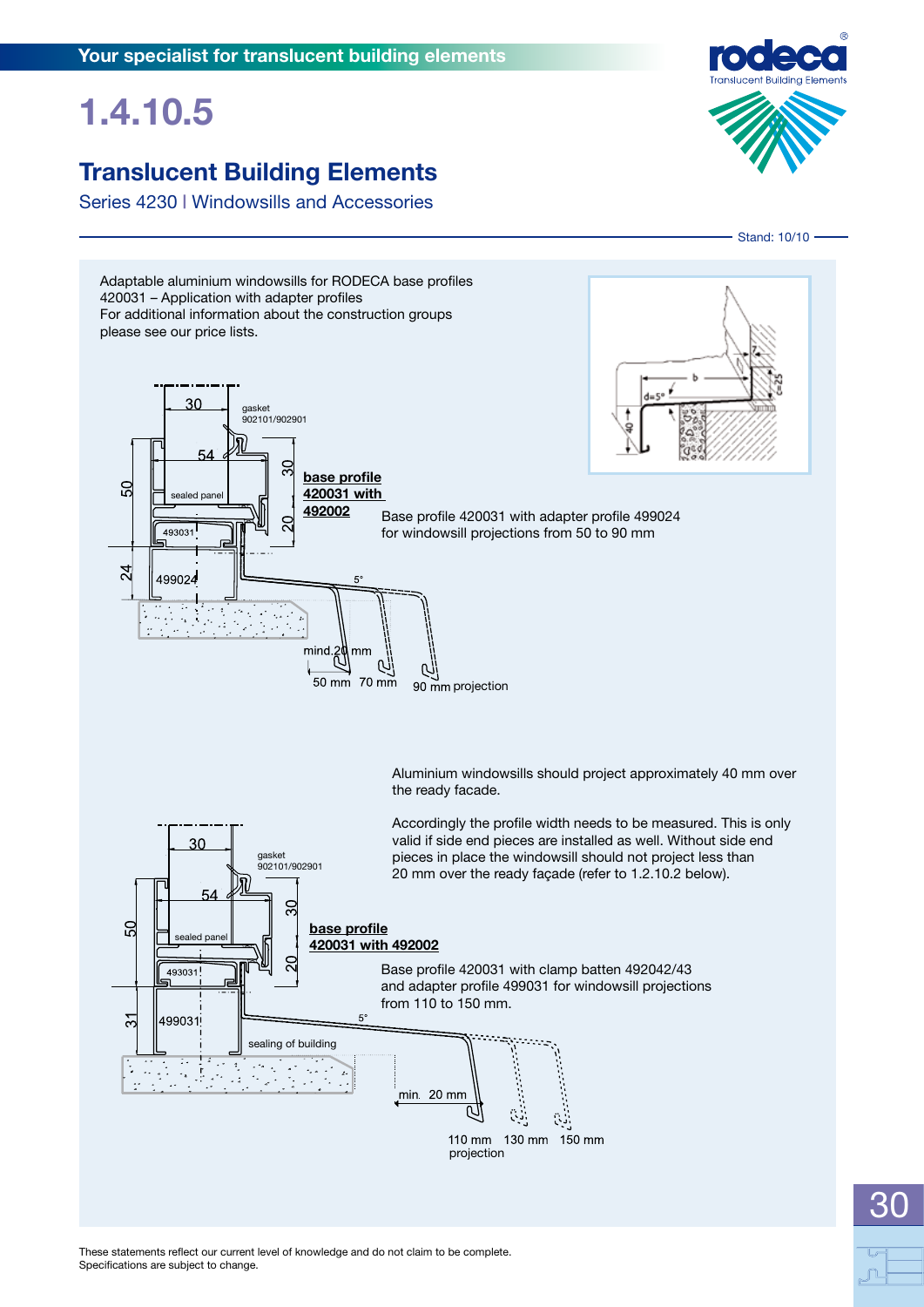## **Translucent Building Elements**

Series 4230 **|** Windowsills and Accessories





30

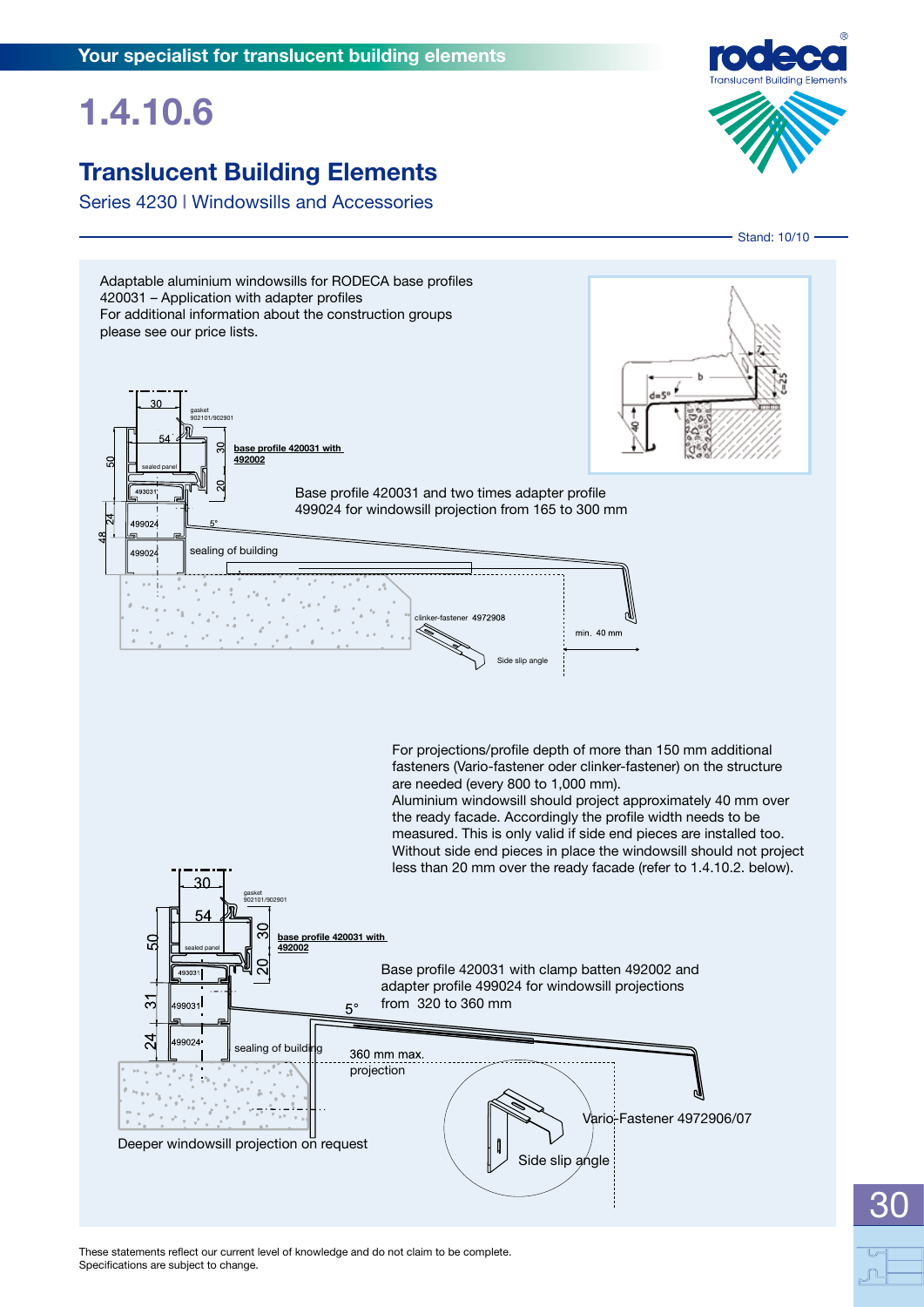

Stand: 10/10

The limited warranty assumed by RODECA vis-à-vis the purchaser shall be in effect in addition to the statutory liability for defects of the seller which shall remain completely unaffected thereby.

#### **1.0 Subject Matter of the Warranty**

RODECA warrants to the purchaser that the panels manufactured by RODECA (LBE / MFP / U-Panels) of the type "longlife plus" and as from the thickness of 3 mm and as from 1.50 kg/m² (Subject Matter of the Warranty) shall possess the following properties during the warranty period:

#### **1.1 Transparency**

The UV protected surface retains its transparency. The loss of the light transmission level on the entire panel width is not more than 8 % (eight percent) after expiry of 10 years after delivery according to ASTM D 1003 standard (measured by the average value over the entire panel width) in comparison to the original sample.

#### **1.2 Yellowing Resistance**

The yellowing factor, measured by the industrial standard ASTM D 1925, shall not change in the course of ten years after delivery of the LBE / MPF / U-Panels by more than 10 Delta (measured by the average value over the entire panel width) in comparison to the original sample. The optical properties under 1.1 and 1.2 are only to be measured with cleaned and scratch-free panels over the entire panel width.

#### **1.3 Breakage Resistance**

During the term of the warranty, hail shall not cause breakage. Breakage by hail within the meaning of this provision shall exist if, with a simulated hail test of 20 mm thick artificial hailstones are shot into the UV protected elementary surface at a speed of 21 m/sec and the surface is penetrated thereby. In case of breakage due to hail, RODECA can have the justification for the complaint examined by a simulated hail test undertaken on a non-damaged panel.

#### **2.0 Warranty Period**

The warranty period begins upon the delivery of the LBE / MFP / U-Panels and is for 10 years.

#### **3.0 Substitute Replacement Materials**

The warranty obligation of RODECA in terms of scope is limited as follows: In cases of a justified complaint, RODECA can, at its option, provide substitute replacement materials ex works or reimburse the purchaser the purchase price according to the following provisions.

RODECA shall grant with transparency/yellowing with breakage

| up to 5th year   | 100 % Replacement/reimbursement | 100 % Replacement/reimbursemen |
|------------------|---------------------------------|--------------------------------|
| in the 6th year  | 75 % Replacement/reimbursement  | 50 % Replacement/reimbursemen  |
| in the 7th year  | 60 % Replacement/reimbursement  | 40 % Replacement/reimbursemen  |
| in the 8th year  | 45 % Replacement/reimbursement  | 30 % Replacement/reimbursemen  |
| in the 9th year  | 30 % Replacement/reimbursement  | 20 % Replacement/reimbursemen  |
| in the 10th year | 15 % Replacement/reimbursement  | 10 % Replacement/reimbursemen  |

#### **4.0 Validity**

The manufacturer's warranty shall apply for installation of the goods inside Europe.

- **5.0 Warranty Preconditions** This manufacturer's warranty shall only be valid if the following conditions exist cumulatively:
- 5.1.1 the goods have been paid for;
- 5.1.2 the purchaser examines the goods without undue delay after receipt and immediately gives notice of any defects;
- 5.1.3 the purchaser gives written notice of the defect within one week of the determination thereof with presentation of the invoice;
- 5.1.4 the purchaser makes an inspection by RODECA possible;
- 5.1.5 the warranty object objected to was stored, transported, processed and laid in accordance with the technical information announced by RODECA and in accordance with the DIN standards applicable at the date of the delivery;
- 5.1.6 the assembly and servicing guidelines of RODECA have been complied with;
- 5.1.7 The LBE/ MFP/ U-Panels may only be exposed to the normal interior and exterior temperatures (the Delta between internal and external temperature does not exceed 50°C) but may not, however, be brought in contact with other heat sources.
- 5.1.8 The LBE / MFP / U-Panels have not been thermically shaped and have not been used there where the influence of wind and fine sand can cause
- damage ordeterioration to the elements and by which the technical or aesthetic properties of the elements can be influenced. 5.1.9 The light transmission value of the LBE/ MFP/ U-Panels is higher than 40% and sufficient ventilation is considered.

#### **6.0 Exemption from Liability**

The warranty is precluded if the defect has occurred as a consequence of acts of violence, unqualified interferences or force majeure with the exception of hail. An unqualified interference exists, in particular, if the following provisions are not observed:

- 6.1 The LBE / MFP / U-Panels must be protected against disadvantageous effects of chemicals.
- 6.2 With the application of the elements, no scratches and dents may occur.
- 6.3 The LBE / MFP / U-Panels may not be installed with equipment other than RODECA System equipment.
- 6.4 No unsuitable connection, fastening and sealing elements may be used. 6.5 Neither non-contractual adhesives nor non-contractual sealants may be applied.
- 6.6 The LBE / MFP / U-Panels may be exposed to weather only with the UV protected surface.
- 6.7 The permissible cold bending radius is dependent upon the panel and may not fall below this value (cf. product data sheets).

#### **7.0 Replacement Performance**

Should a replacement performance occur pursuant to § 3 of this Warranty, claims of the purchaser from this warranty with regard to the delivered replacement material shall exist only within the warranty period still remaining at the date of the replacement delivery. The notification of damage shall not inhibit or interrupt the running of the warranty period.

#### **8.0 Miscellaneous**

8.1 The law of the FRG shall apply for all legal relationships of the Parties from the warranty agreement.

8.2 The warranty terms 05/2010 shall apply for all contracts as of May 2010 and substitute all former warranty terms.

8.3 Jurisdiction for all claims from the warranty is Mülheim an der Ruhr, FRG.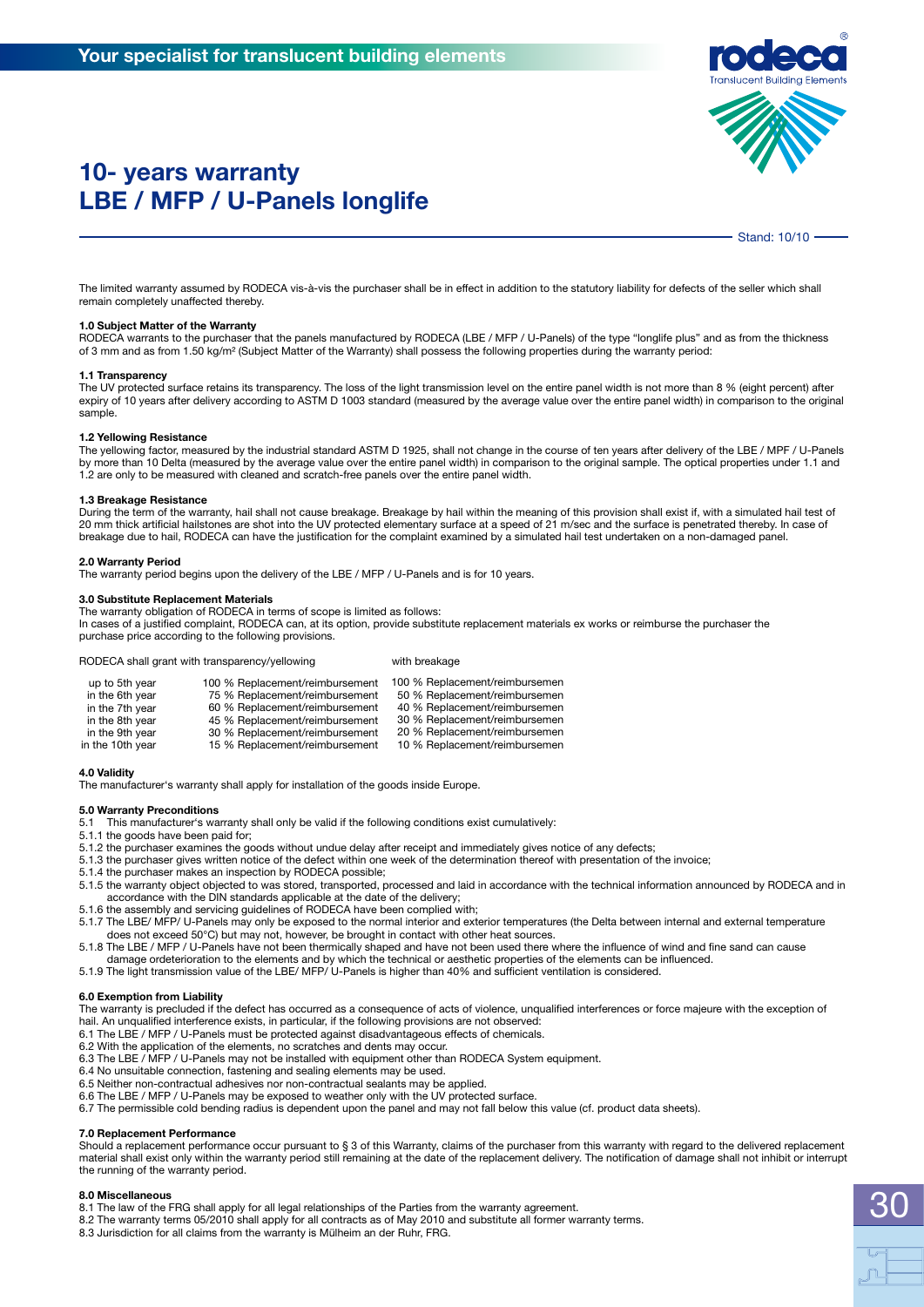

### **10- years warranty LBE / MFP / U-Panels longlife plus**

Stand: 10/10

The limited warranty assumed by RODECA vis-à-vis the purchaser shall be in effect in addition to the statutory liability for defects of the seller which shall remain completely unaffected thereby.

#### **1.0 Subject Matter of the Warranty**

RODECA warrants to the purchaser that the panels manufactured by RODECA (LBE / MFP / U-Panels) of the type "longlife plus" and as from the thickness of 16 mm and as from 2,40 kg/m² (Subject Matter of the Warranty) shall possess the following properties during the warranty period:

#### **1.1 Transparency**

The UV protected surface retains its transparency. The loss of the light transmission level on the entire panel width is not more than 8 % (eight percent) after expiry of 10 years after delivery according to ASTM D 1003 standard (measured by the average value over the entire panel width) in comparison to the original sample.

#### **1.2 Yellowing Resistance**

The yellowing factor, measured by the industrial standard ASTM D 1925, shall not change in the course of ten years after delivery of the LBE / MPF / U-Panels by more than 10 Delta (measured by the average value over the entire panel width) in comparison to the original sample. The optical properties under 1.1 and 1.2 are only to be measured with cleaned and scratch-free panels over the entire panel width.

#### **1.3 Breakage Resistance**

During the term of the warranty, hail shall not cause breakage. Breakage by hail within the meaning of this provision shall exist if, with a simulated hail test of 20 mm thick artificial hailstones are shot into the UV protected elementary surface at a speed of 21 m/sec and the surface is penetrated thereby. In case of breakage due to hail, RODECA can have the justification for the complaint examined by a simulated hail test undertaken on a non-damaged panel.

#### **2.0 Warranty Period**

The warranty period begins upon the delivery of the LBE / MFP / U-Panels and is for 10 years.

#### **3.0 Substitute Replacement Materials**

The warranty obligation of RODECA in terms of scope is limited as follows:

In cases of a justified complaint, RODECA can, at its option, provide substitute replacement materials ex works or reimburse the purchaser the purchase price according to the following provisions.

RODECA shall grant with transparency/yellowing with breakage

| up to 7th year   | 100 % Replacement/reimbursement | 100 % Replacement/reimbursement |
|------------------|---------------------------------|---------------------------------|
| in the 8th year  | 70 % Replacement/reimbursement  | 50 % Replacement/reimbursement  |
| in the 9th year  | 60 % Replacement/reimbursement  | 40 % Replacement/reimbursement  |
| in the 10th year | 50 % Replacement/reimbursement  | 30 % Replacement/reimbursement  |

#### **4.0 Validity**

The manufacturer's warranty shall apply for installation of the goods inside Europe.

#### **5.0 Warranty Preconditions**

5.1 This manufacturer's warranty shall only be valid if the following conditions exist cumulatively:

- 5.1.1 the goods have been paid for;
- 5.1.2 the purchaser examines the goods without undue delay after receipt and immediately gives notice of any defects;
- 5.1.3 the purchaser gives written notice of the defect within one week of the determination thereof with presentation of the invoice;
- 5.1.4 the purchaser makes an inspection by RODECA possible;
- 5.1.5 the warranty object objected to was stored, transported, processed and laid in accordance with the technical information announced by RODECA and in accordance with the DIN standards applicable at the date of the delivery;
- 5.1.6 the assembly and servicing guidelines of RODECA have been complied with;
- 5.1.7 The LBE/ MFP/ U-Panels may only be exposed to the normal interior and exterior temperatures (the Delta between internal and external temperature does not exceed 50°C) but may not, however, be brought in contact with other heat sources.
- 5.1.8 The LBE / MFP / U-Panels have not been thermically shaped and have not been used there where the influence of wind and fine sand can cause damage or deterioration to the elements and by which the technical or aesthetic properties of the elements can be influenced.
- 5.1.9 The light transmission value of the LBE/ MFP/ U-Panels is higher than 40% and sufficient ventilation is considered.

#### **6.0 Exemption from Liability**

The warranty is precluded if the defect has occurred as a consequence of acts of violence, unqualified interferences or force majeure with the exception of hail. An unqualified interference exists, in particular, if the following provisions are not observed:

- 6.1 The LBE / MFP / U-Panels must be protected against disadvantageous effects of chemicals.
- 6.2 With the application of the elements, no scratches and dents may occur.
- 6.3 The LBE / MFP / U-Panels may not be installed with equipment other than RODECA System equipment.
- 6.4 No unsuitable connection, fastening and sealing elements may be used.
- 6.5 Neither non-contractual adhesives nor non-contractual sealants may be applied.
- 6.6 The LBE / MFP / U-Panels may be exposed to weather only with the UV protected surface.
- 6.7 The permissible cold bending radius is dependent upon the panel and may not fall below this value (cf. product data sheets).

#### **7.0 Replacement Performance**

Should a replacement performance occur pursuant to § 3 of this Warranty, claims of the purchaser from this warranty with regard to the delivered replacement material shall exist only within the warranty period still remaining at the date of the replacement delivery. The notification of damage shall not inhibit or interrupt the running of the warranty period.

#### **8.0 Miscellaneous**

- 8.1 The law of the FRG shall apply for all legal relationships of the Parties from the warranty agreement.
- 8.2 The warranty terms 05/2010 shall apply for all contracts as of May 2010 and substitute all former warranty terms.
- 8.3 Jurisdiction for all claims from the warranty is Mülheim an der Ruhr, FRG.